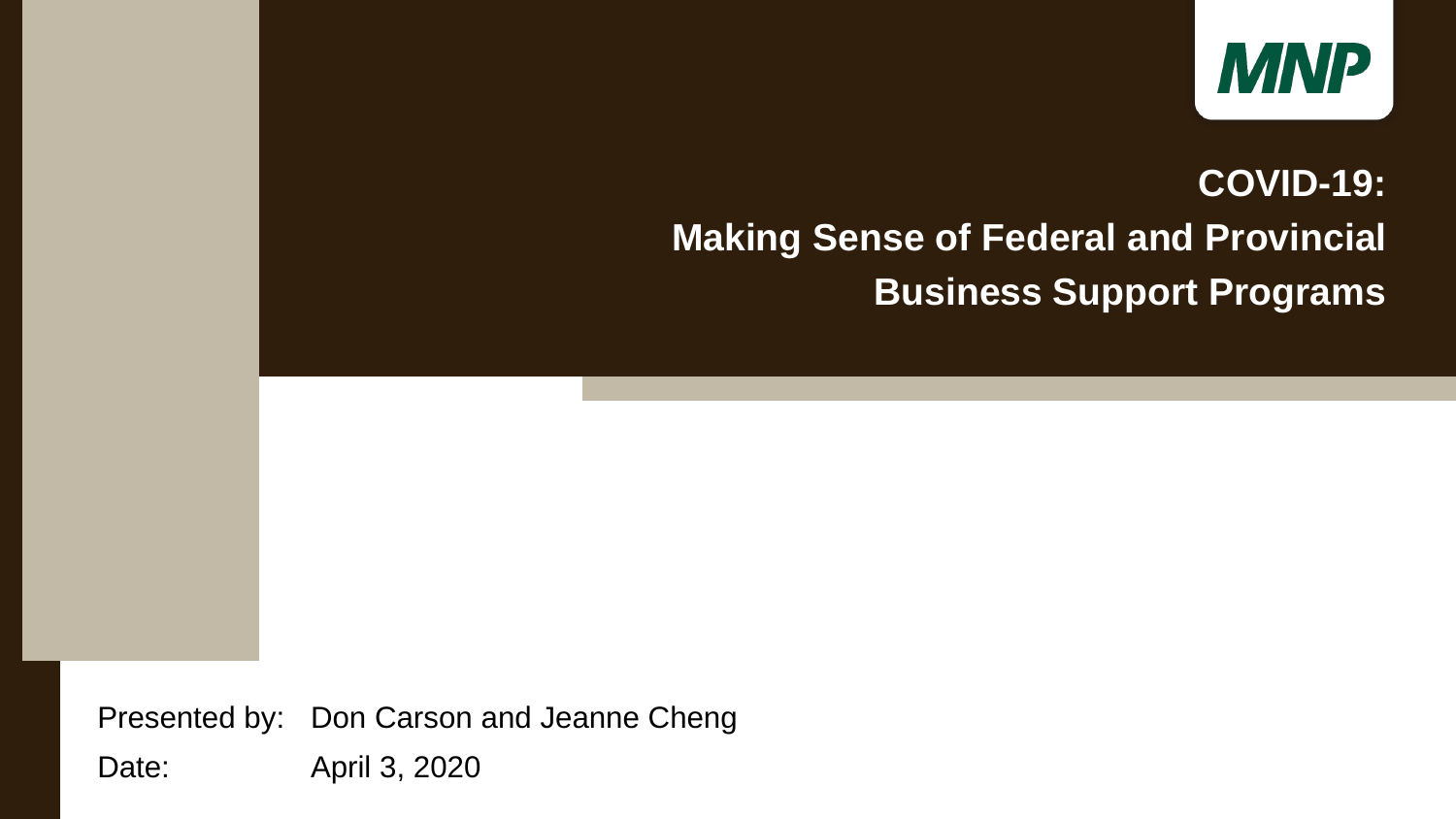

# **Agenda**

- 1. Tax Payments and Filing Deadlines
- 2. Ontario Specific Measures
- 3. Canada Emergency Wage Subsidy and Temporary Wage Subsidy
- 4. Canada Emergency Response Benefit
- 5. Employee Considerations and Other Programs
- 6. Tax Planning During an Economic Downturn

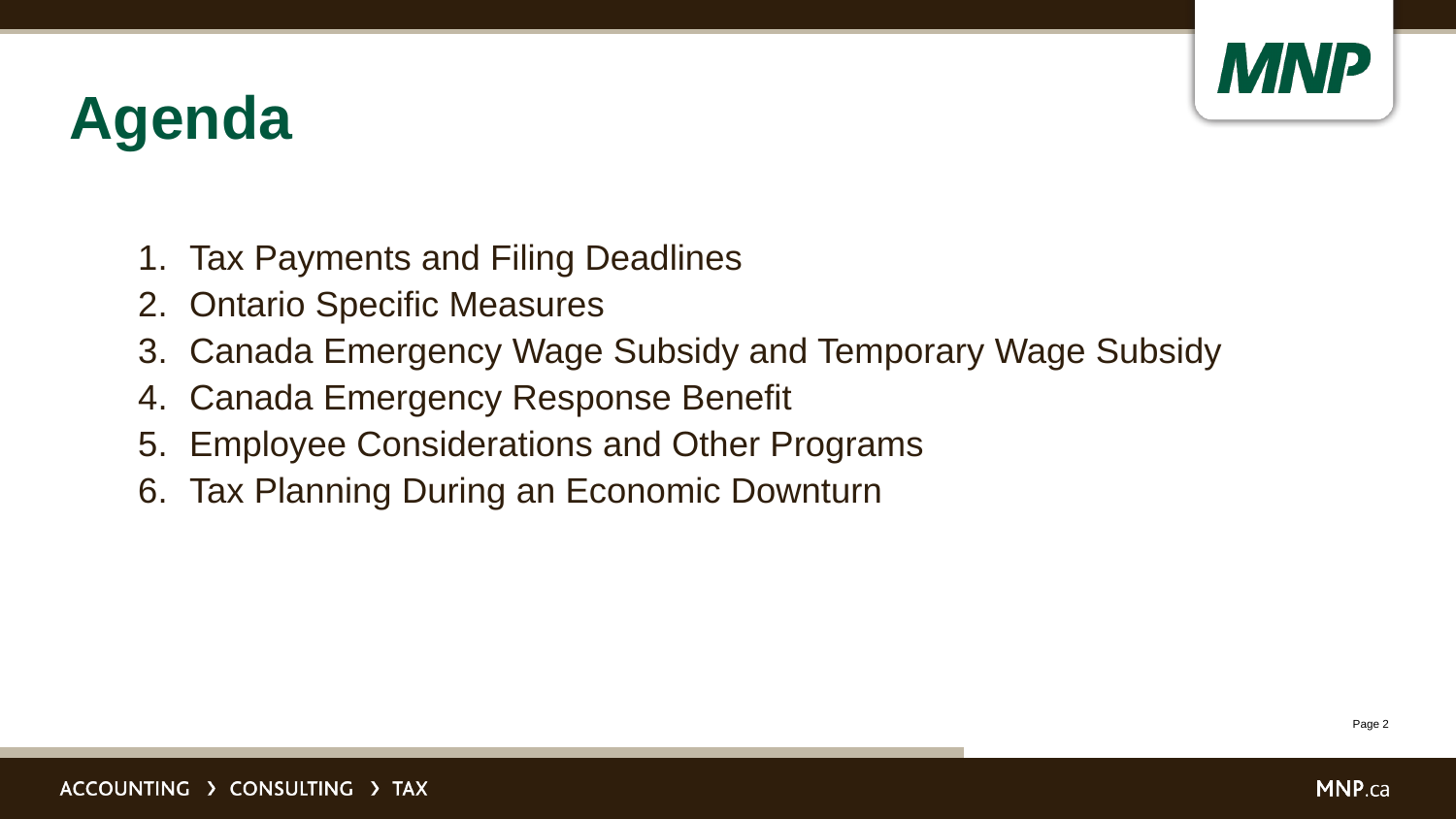

## **Opening Thoughts**

- **The question:** 
	- Revenues have declined or are at zero; I have to pay my rent and other fixed expenses. People make up my single largest cost. What do I do?
- **"How companies treat workers during pandemic could define their brand for decades." – Mark Cuban March 27, 2020**
- **Good people are hard to find and hard to train. This needs to be top of mind while making all decisions.**
- **The shut-down should only be temporary, however it's important to consider the short and long-term viability of the business**
	- Short-term: cash needs
	- Long-term: growth and profitability

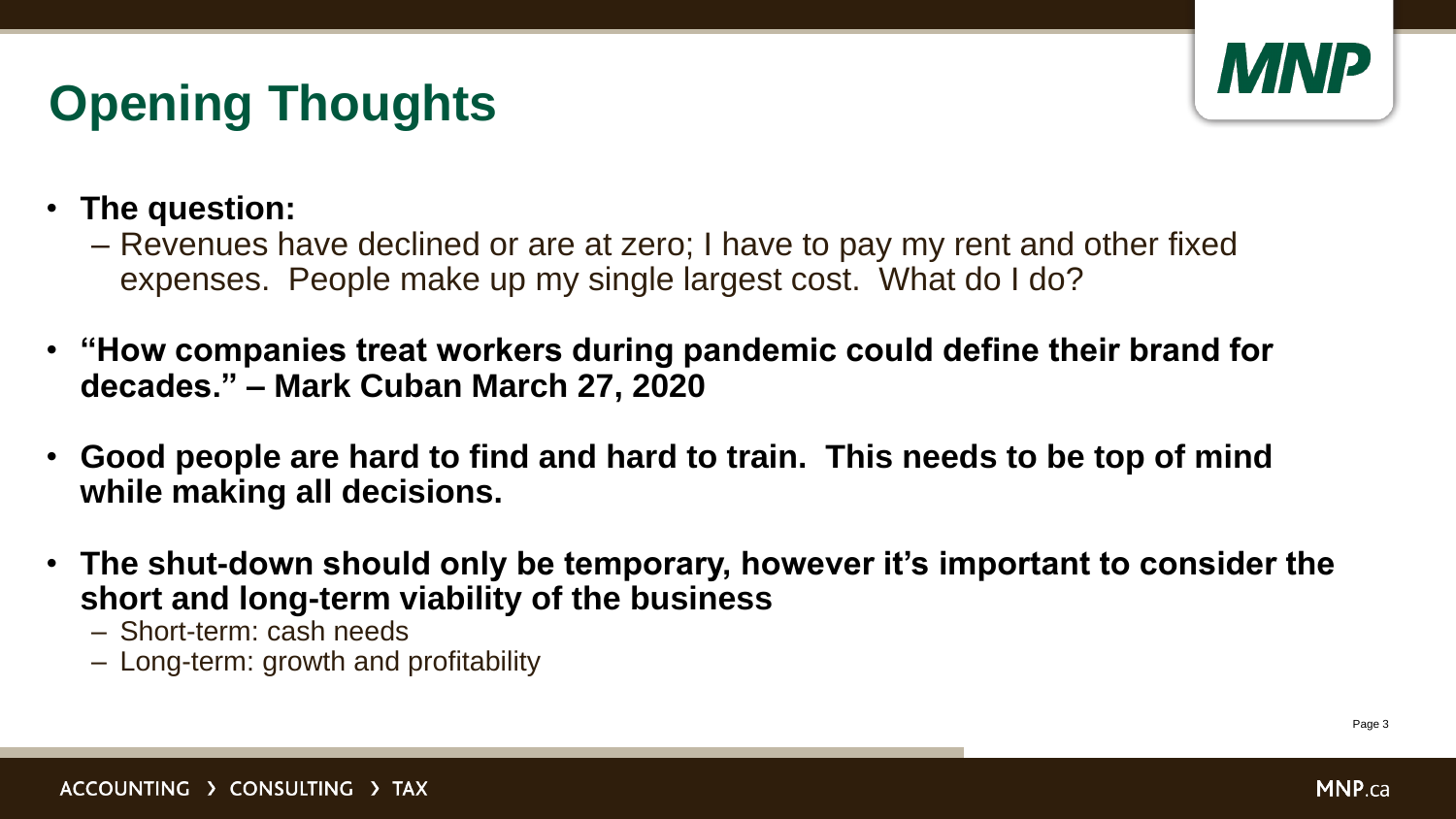

# **Tax Payments and Filing Deadlines**

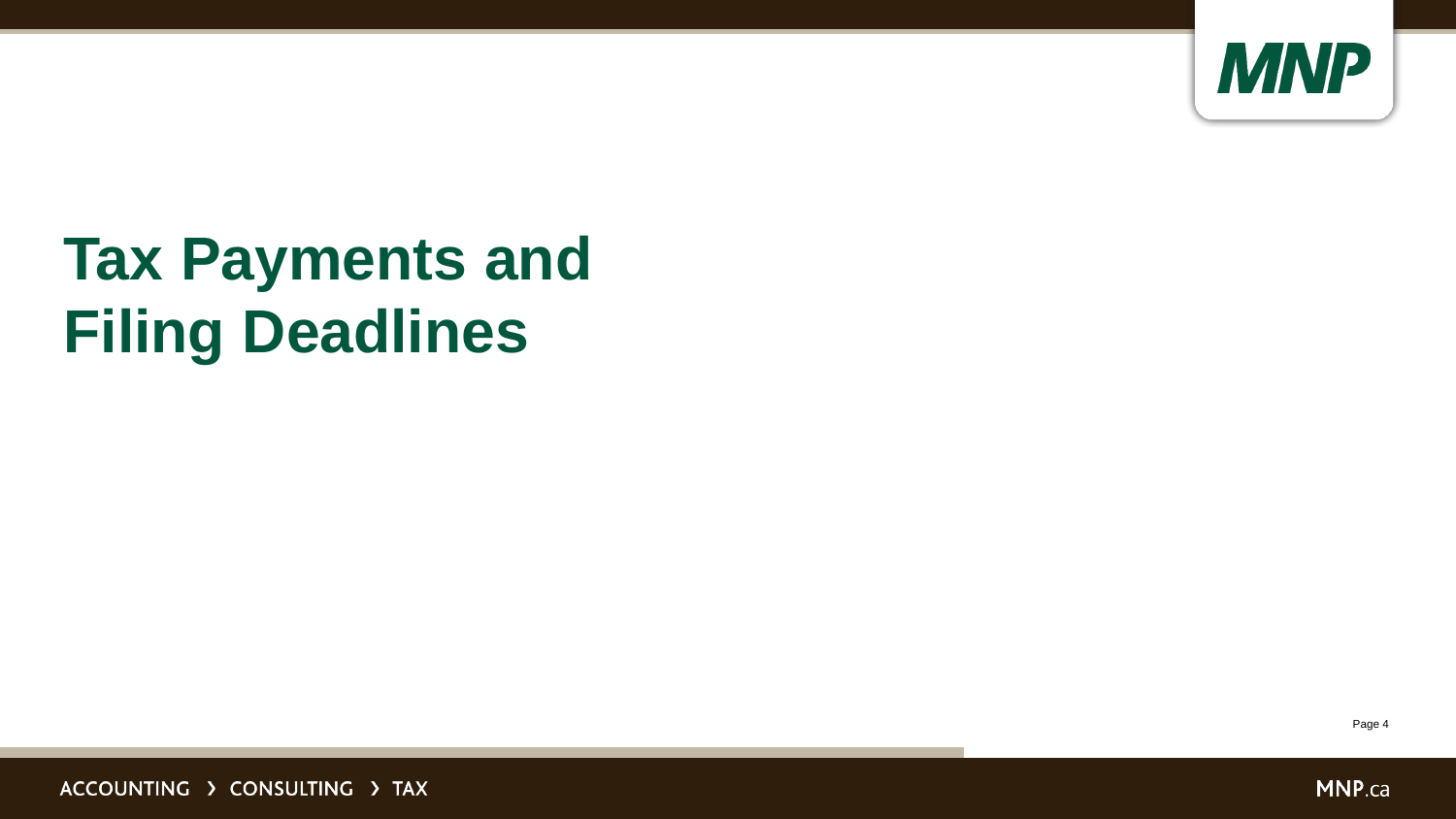**MNP.ca** 

## **Updated Tax Filing Deadlines**

### **FILING DEADLINES**

|                     |                |                      | <b>Due Dates</b>  |                                                                   |
|---------------------|----------------|----------------------|-------------------|-------------------------------------------------------------------|
| <b>Jurisdiction</b> | Form           | Original             | <b>Revised</b>    | <b>Notes</b>                                                      |
| Federal             | <b>T1</b>      | April 30, 2020       | June 1, 2020      | Self-employed returns still due June 15                           |
| Federal             | T <sub>2</sub> | six months after y/e | June 1, 2020      | Returns due between March 18, 2020 and May 31, 2020               |
| Federal             | T3             | March 30, 2020       | May 1, 2020       | Applicable for calendar year trusts only                          |
| Federal             | T3010          |                      | December 31, 2020 | Returns due between March 18, 2020 and Dec. 31, 2020              |
| Federal             | T5013          | March 31, 2020       | May 1, 2020       | No change to partnership returns due five months after year-end   |
| <b>Quebec</b>       | $TP-1$         | April 30, 2020       | June 1, 2020      | Self-employed returns still due June 15                           |
| Quebec              | TP-646         | March 30, 2020       | May 1, 2020       | Applicable for calendar year trusts only, does not apply to SIFTS |
| <b>Quebec</b>       | <b>TP-600</b>  | March 31, 2020       | May 1, 2020       | Applicable for calendar year partnerships only                    |

*Current as at April 2, 2020*

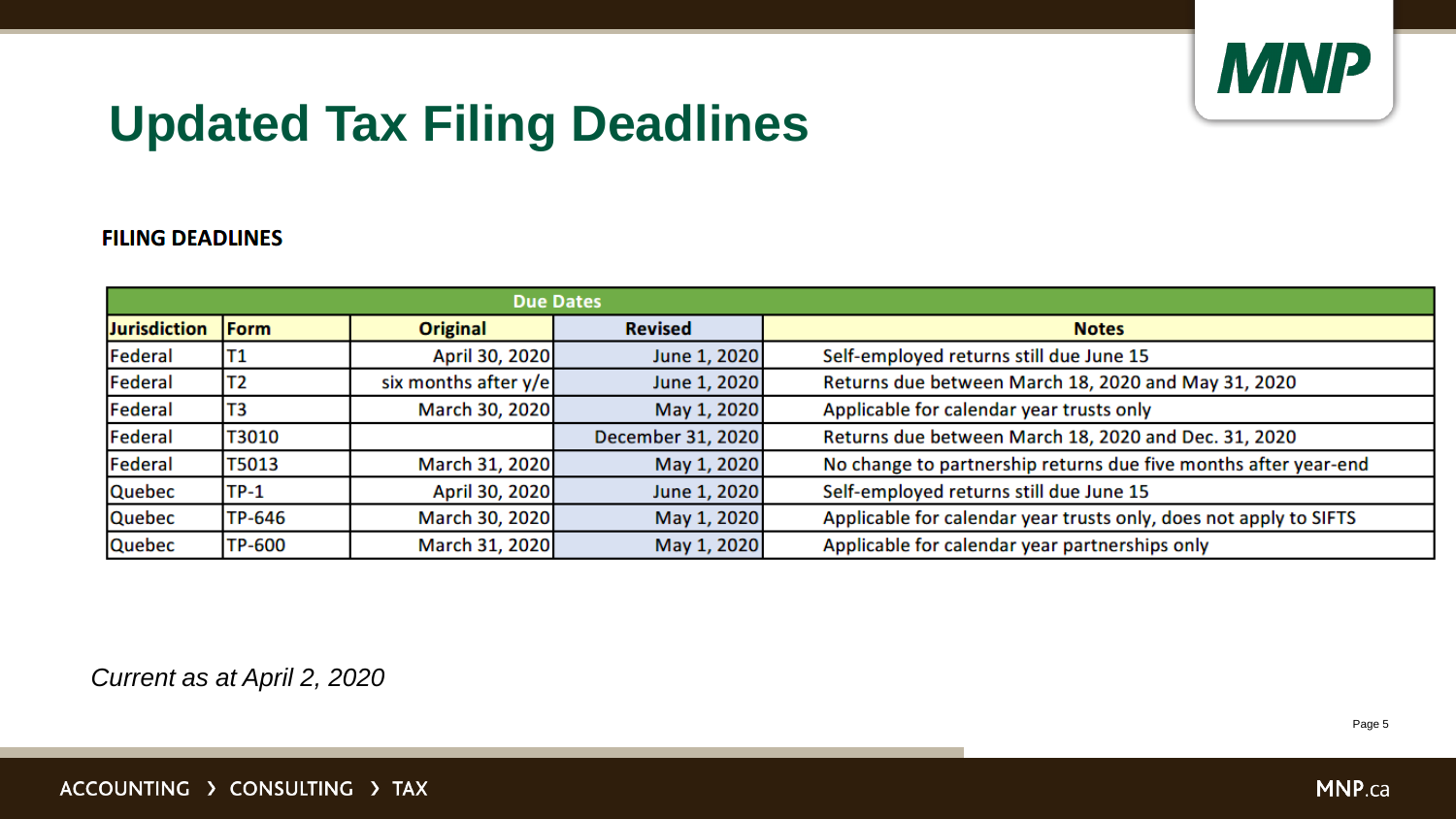

## **Updated Tax Payment Due Dates**

### **BALANCE DUE**

| <b>Due Dates</b>    |                    |                                     |                   |                                                                   |  |  |  |
|---------------------|--------------------|-------------------------------------|-------------------|-------------------------------------------------------------------|--|--|--|
| <b>Jurisdiction</b> | <b>Balance Due</b> | <b>Original</b>                     | <b>Revised</b>    | <b>Notes</b>                                                      |  |  |  |
| Federal             | Part I tax         | Amounts due after<br>March 18, 2020 | September 1, 2020 | Includes instalments (business, individua                         |  |  |  |
| Alberta             | Alberta tax        | Amounts due after<br>March 18, 2020 | August 31, 2020   | Applicable to Alberta corporate income<br>payments                |  |  |  |
| Quebec              | Quebec tax         | Amounts due after<br>March 17, 2020 | September 1, 2020 | Applicable to Quebec individual, trust are<br>instalment payments |  |  |  |

*Current as at April 2, 2020*

ACCOUNTING > CONSULTING > TAX



al, trusts)

tax balances and instalment

nd corporate tax balances and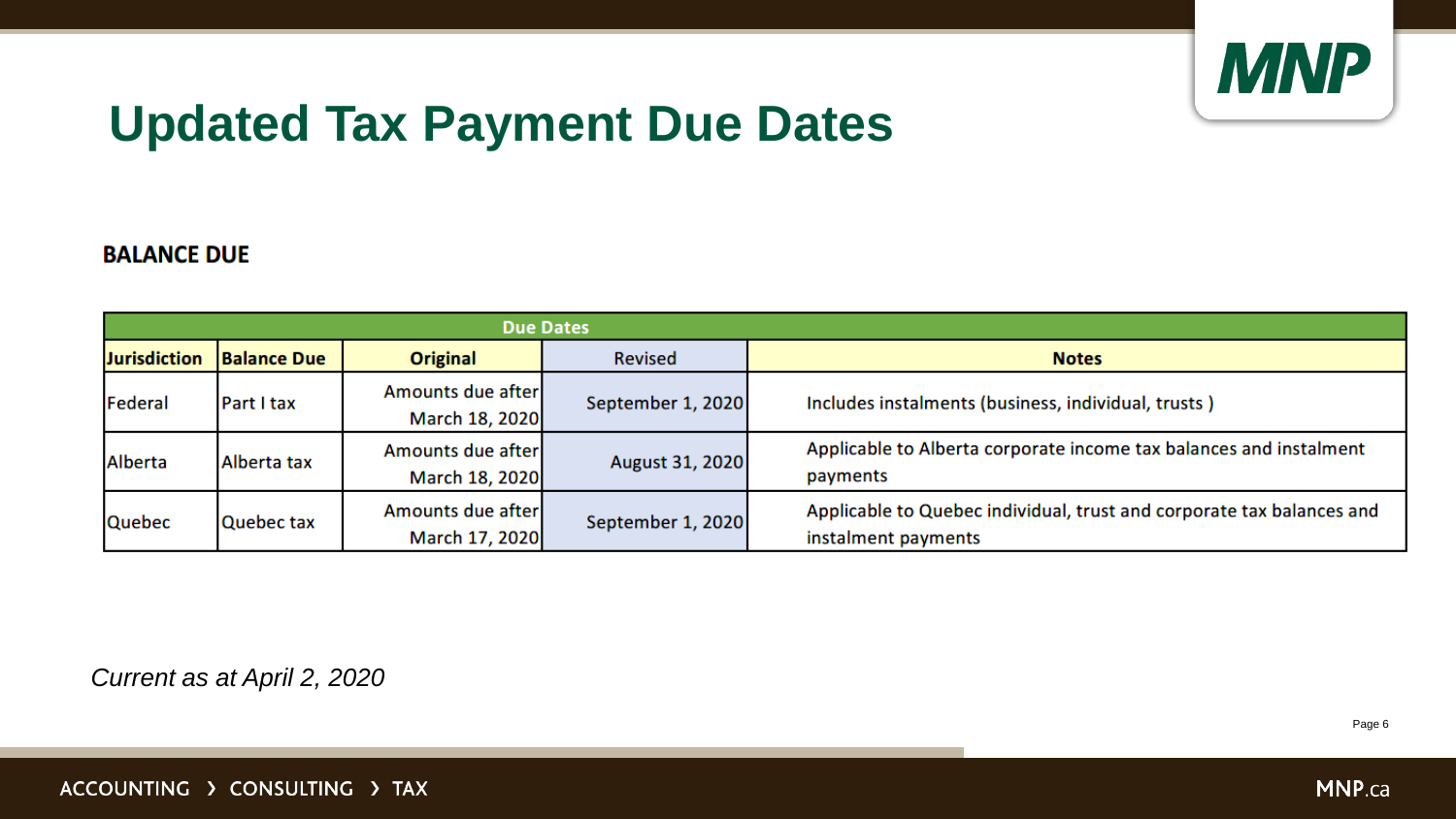

## **Other Tax Filing Considerations**

- **Electronic Signatures – now accepted by CRA, Alberta and Revenue Quebec**
	- Federal T183 and T183 Corp (Authorization to file a personal or corporate tax return) can now be signed by taxpayer through an electronic signature – previously not permitted by CRA
	- Quebec has also permitted the use of electronic signatures for personal and corporate tax returns
	- Alberta –Alberta Tax & Revenue Administration allows the Alberta Consent form to be signed electronically

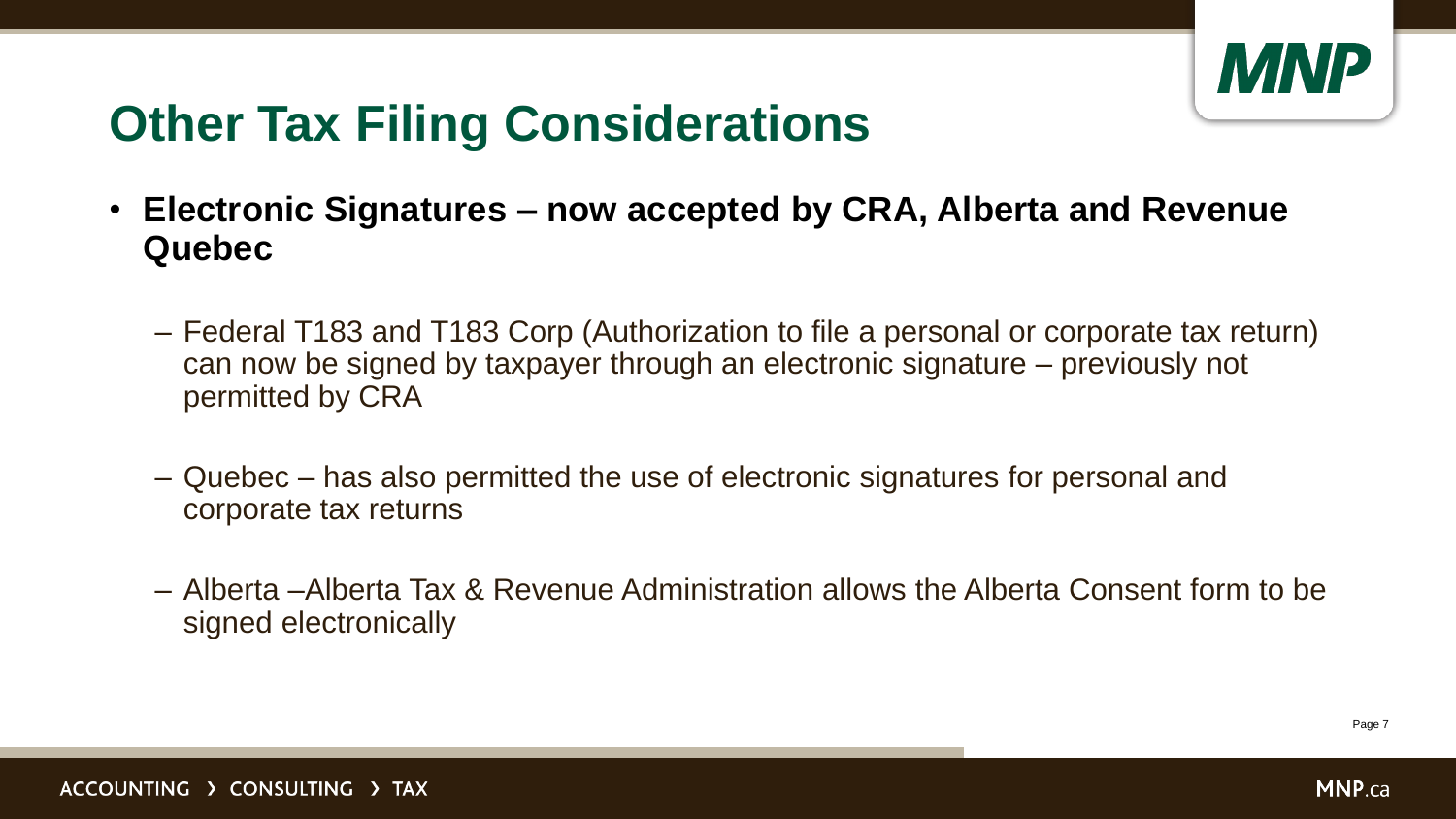

## **Payroll and GST Considerations**

### • **Payroll Remittance Payments**

- CRA has not permitted the extension of payments of payroll source deduction remittances
- These payments are still due when the payroll account is required to make payment

### • **GST Payments and Filing Requirements**

- CRA indicated that businesses should continue to file their GST/HST returns by the due dates, but the CRA will not impose penalties on late filed returns provided the returns are filed by June 30, 2020
- GST/HST remittances, including customs and duties have been deferred until June 30, 2020
- File returns with refunds to assist with cash flow
- Recommended to electronically file returns as paper filed returns will not be processed until CRA resumes operations

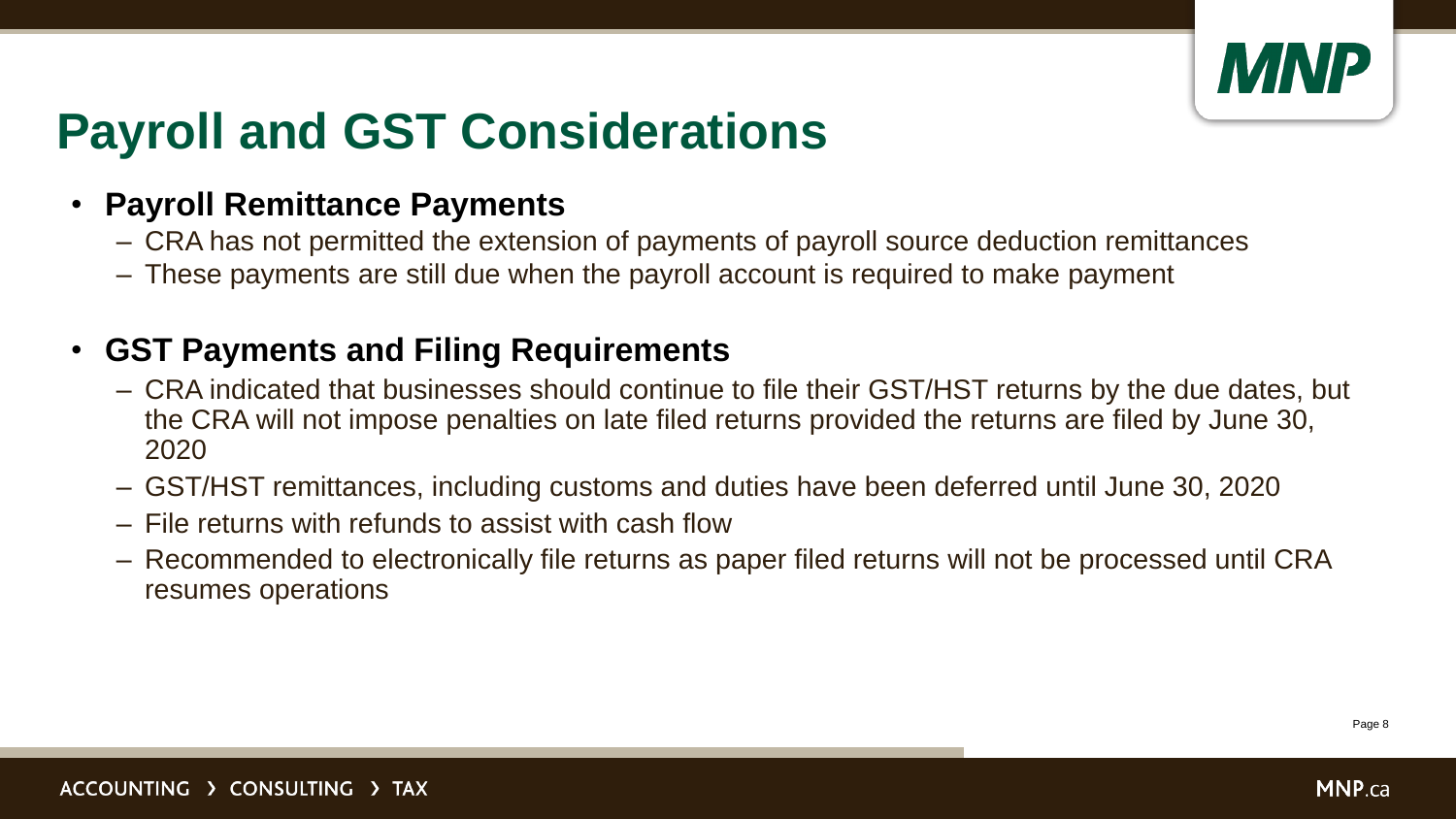**MNP.ca** 

## **Ontario Specific Measures**

**As part of its Economic Statement issued on March 25, 2020; the Ontario government announced, among other things:**

**(i) A temporary doubling of Ontario's Employer Health Tax (EHT) exemption:**

- Ontario's EHT is a payroll tax paid by employers based on total annual Ontario remuneration; the top rate is 1.95 percent. Private-sector employers (excluding registered charities) with a total remuneration amount of less than \$5 million are currently eligible for an EHT exemption on up to \$490,000 of their payroll.
- In order to provide immediate financial relief to employers during the COVID-19 outbreak, the government is retroactively raising the EHT exemption from \$490,000 to \$1 million for 2020. The exemption would return to its current level of \$490,000 on January 1, 2021.

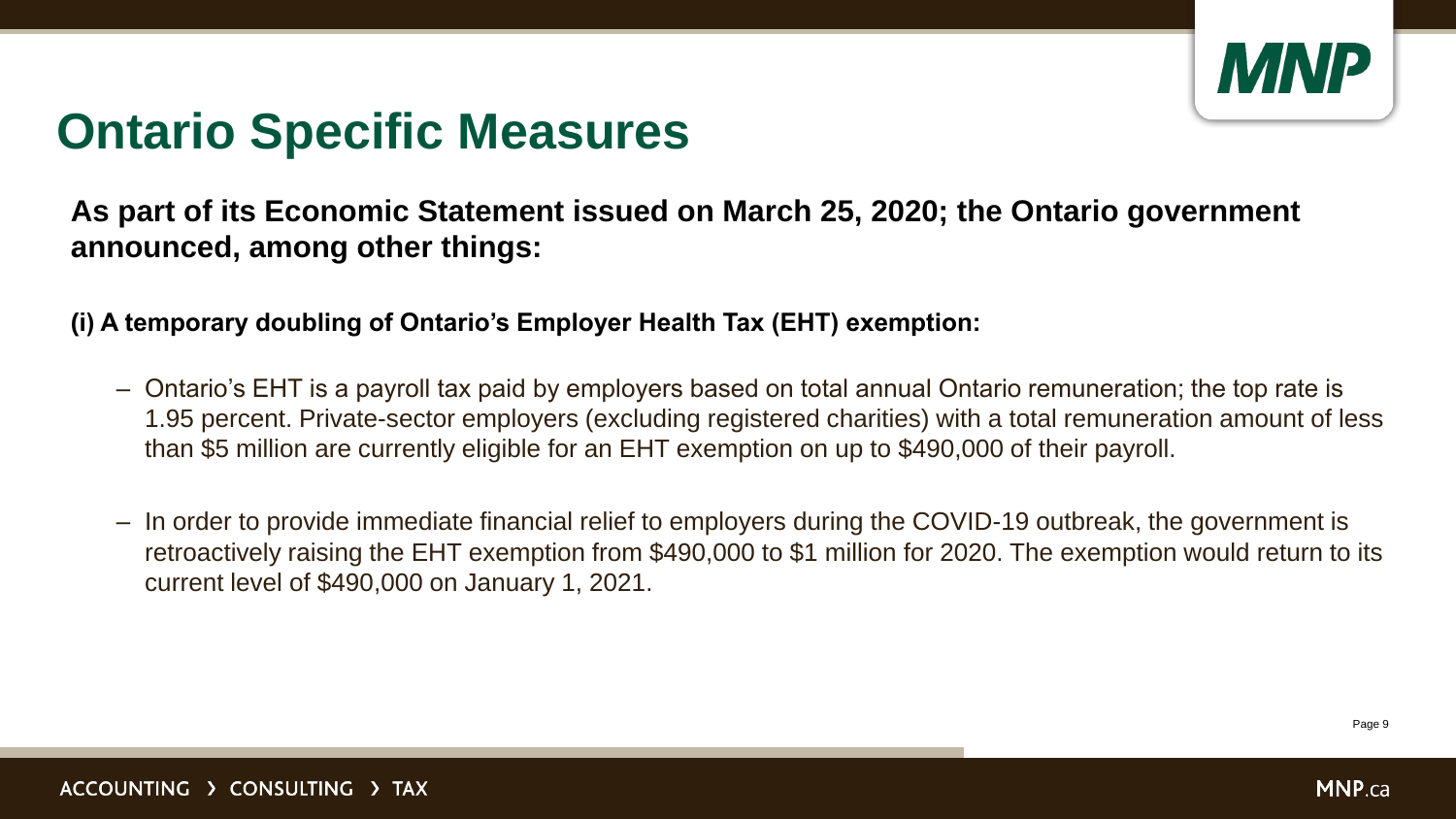

## **Ontario Specific Measures**

### **(ii) Interest and Penalty Relief**

- Beginning April 1, 2020, penalties and interest will not apply to Ontario's businesses that miss any filing or remittance deadlines under select provincially administered taxes. This will continue for a period of five months, up until August 31, 2020, under the following tax programs:
	- Employer Health Tax;
	- Tobacco Tax;
	- Fuel Tax;
	- Gas Tax;
	- Beer, Wine and Spirits Taxes;
	- Mining Tax;
	- Insurance Premium Tax;
	- International Fuel Tax Agreement;
	- Retail Sales Tax on Insurance Contracts and Benefit Plans; and
	- Race Tracks Tax.

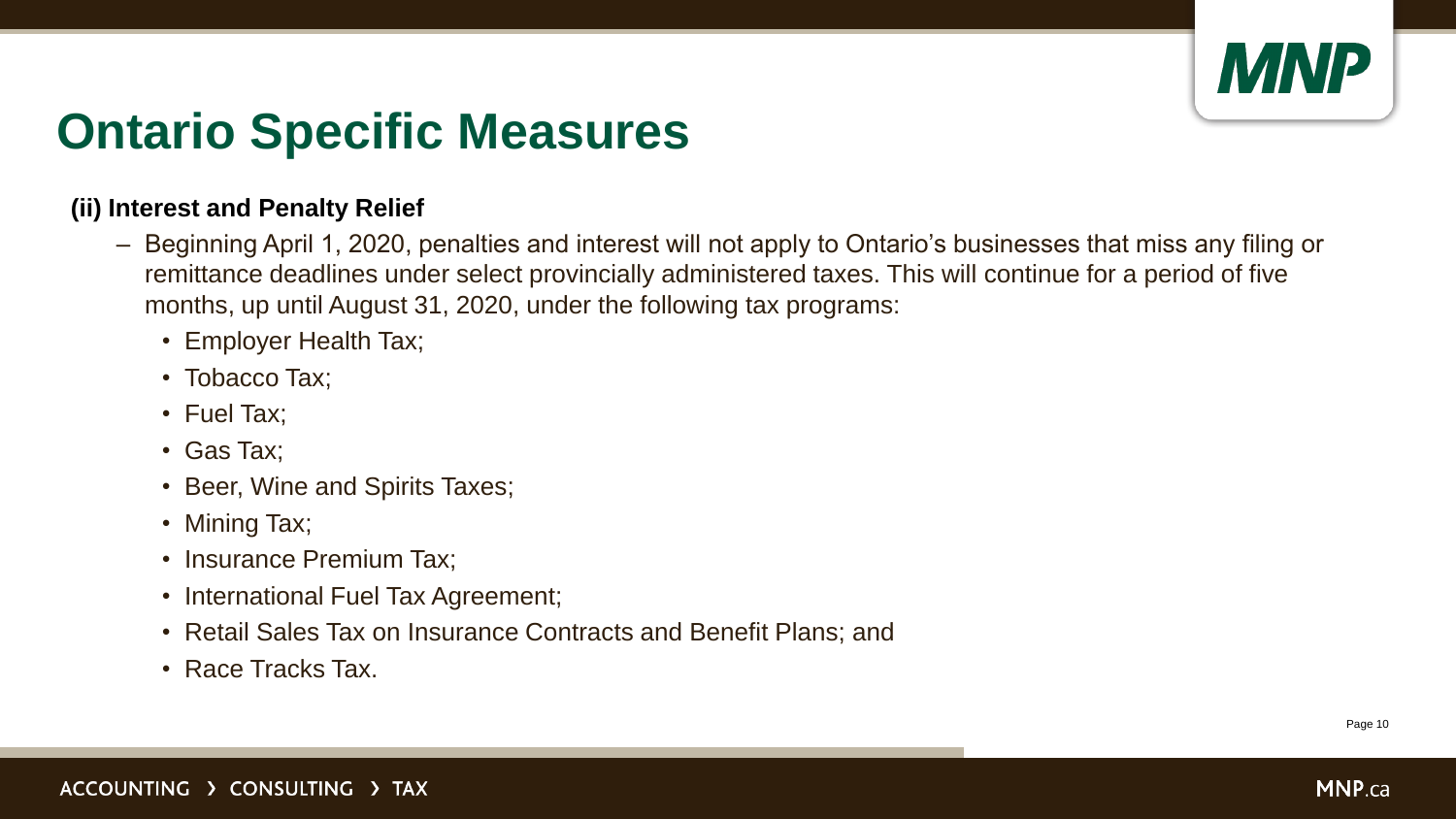

## **Ontario Specific Measures**

### **(ii) Interest and Penalty Relief (cont'd)**

- The interest and penalty relief period is available to all Ontario businesses that are required to file returns and make remittances under these tax programs. This initiative complements the relief from interest and penalties from not remitting Corporate Income Tax owing that was announced by the federal government on March 18, 2020.
- Businesses will not be required to provide any documentation supporting their reasons for late-filing or payments and they will not be required to advise the Ontario Ministry of Finance of their inability to meet their deadline(s).
- **(iii) Workplace Safety Insurance Board (WSIB) Premium Payment Deferral – Announced on March 26, 2020 please see:<https://www.wsib.ca/en/financialrelief> for more information.**

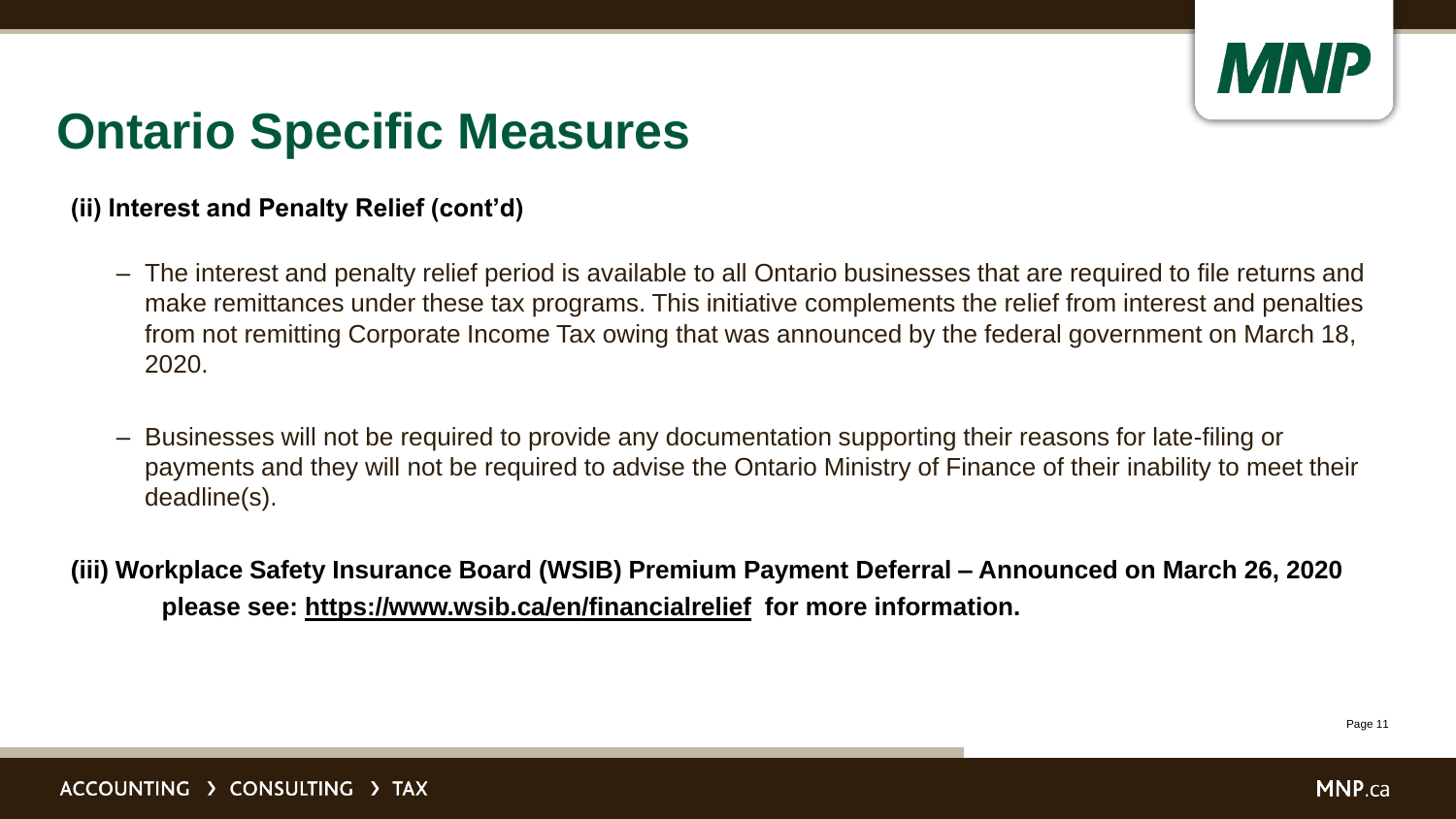

# **Canada Emergency Wage Subsidy ("CEWS")**

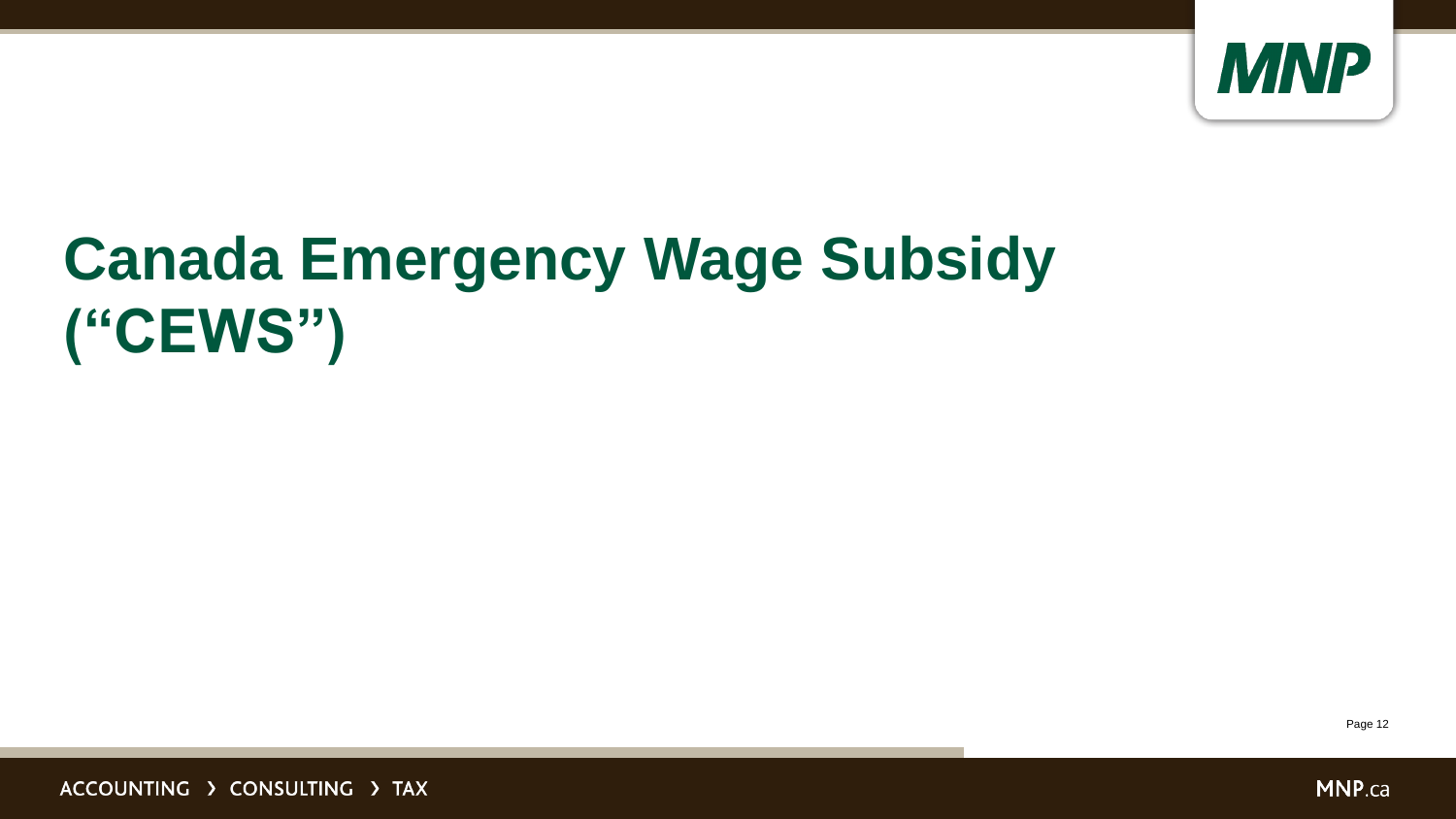

- **A 75 percent wage subsidy provided by the Government of Canada for qualifying businesses, for up to 3 months, retroactive to March 15, 2020.**
- **Applies at a rate of 75 percent on the first \$58,700 normally earned by employees – representing a benefit of \$847 per week.**
- **The program is in place for a 12-week period – March 15 to June 6, 2020**

### **What is the Canada Emergency Wage Subsidy?**

### **Eligible Employer**

- Individuals, taxable corporations, partnerships, non-profit organizations and registered charities. Public bodies are not eligible for this subsidy.
- Available to employers who see a reduction of gross revenues of at least 30 percent in March, April or May, when compared to the same month in 2019, would be able to access the subsidy.
- Employers are required to attest to the decline in revenue.

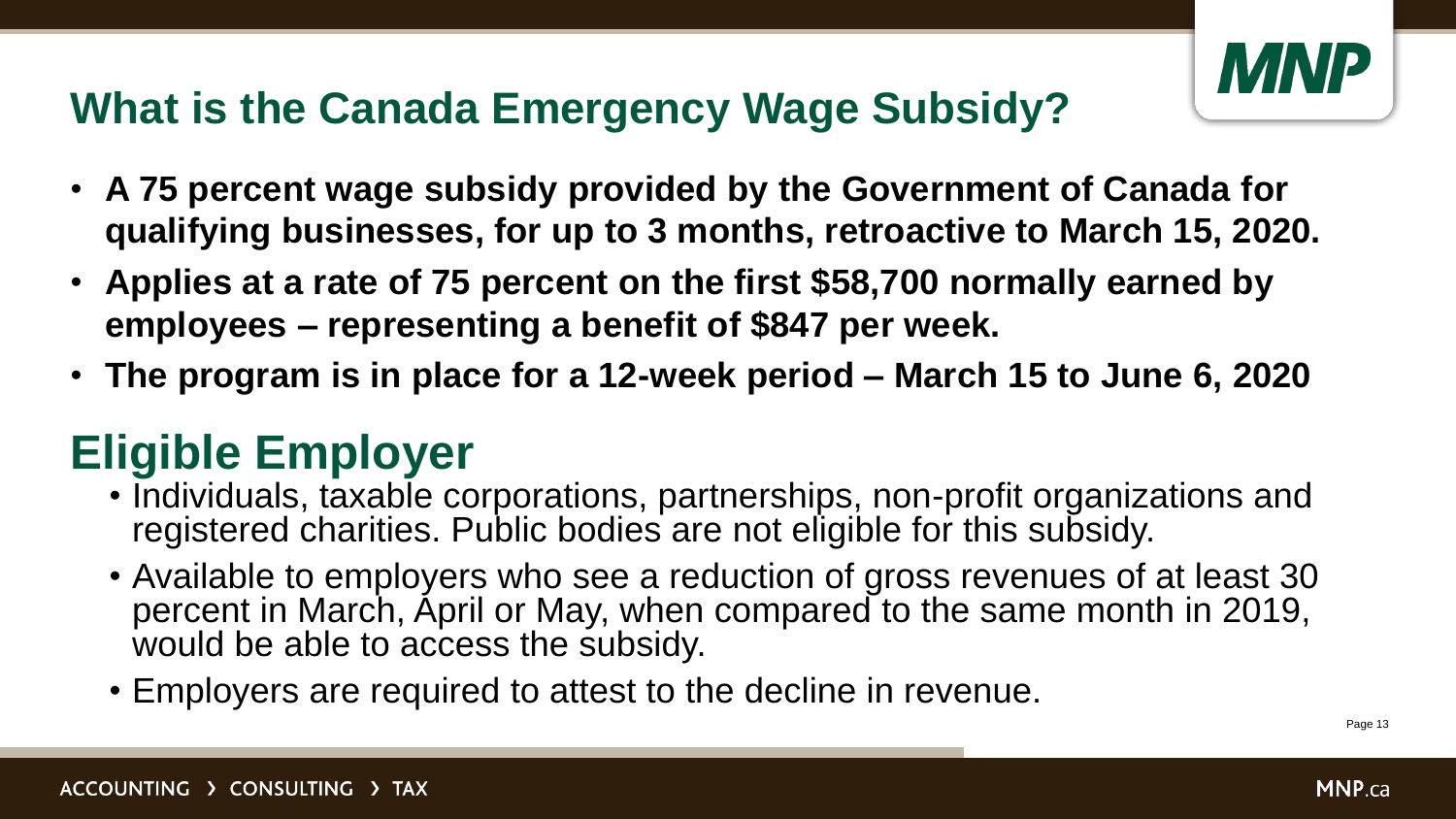

- **Revenue from its business carried on in Canada earned from arm's-length sources.**
- **Calculated using the employer's normal accounting method and would exclude revenues from extraordinary items and amounts on account of capital.**
- **NPOs & Charities – the Government will continue to work with the sector to ensure the definition of revenue is appropriate to their specific circumstances**



### **Calculating Gross Revenues**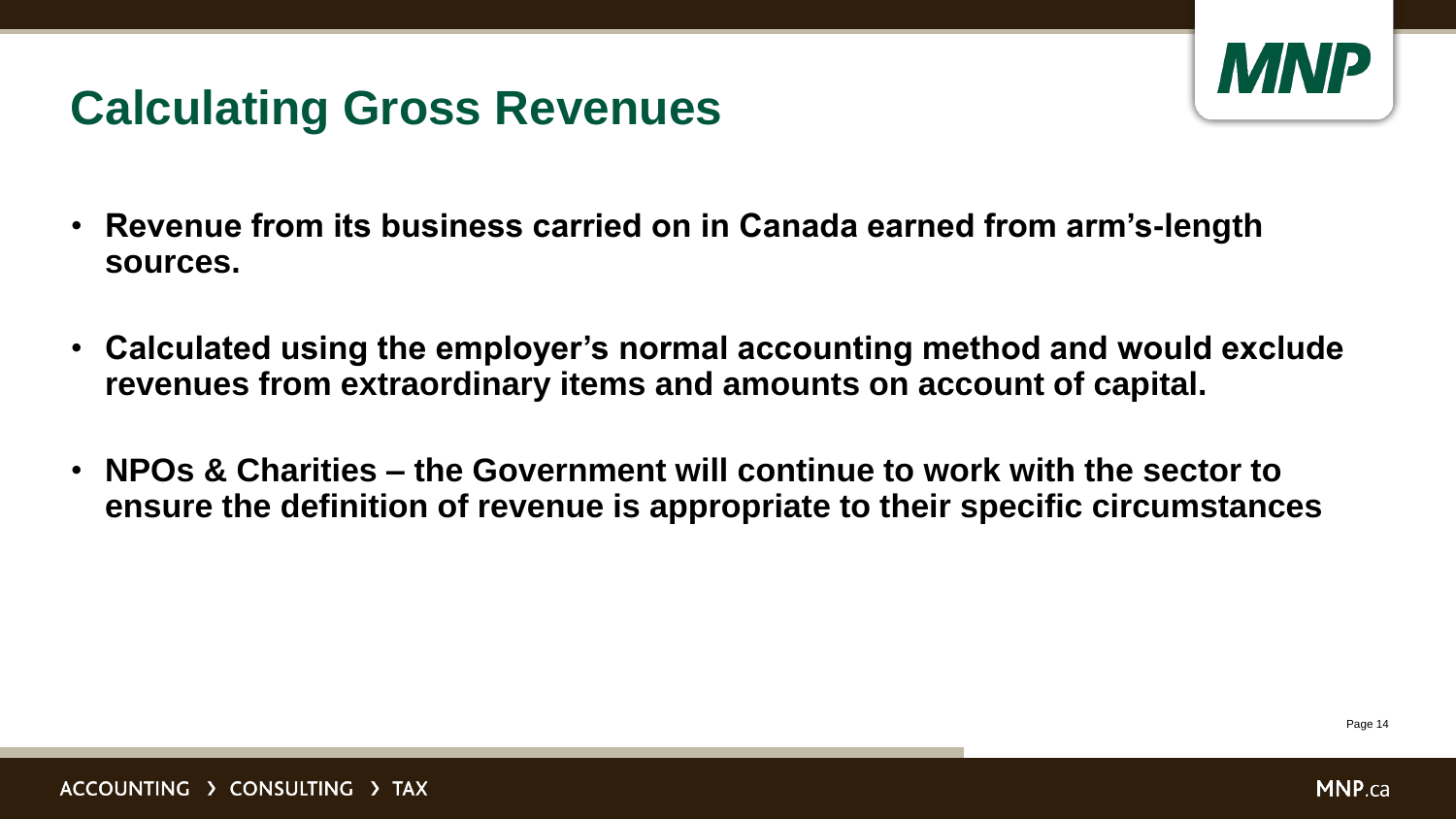

- **The subsidy amount for a given employee on eligible renumeration paid between March 15 and June 6, 2020 would be the greater of:**
	- 75 percent of the amount of remuneration paid, up to a maximum of \$847 per week; and
	- The amount of remuneration paid, up to a maximum benefit of \$847 per week or 75 percent of the employee's pre-crisis weekly renumeration, whichever is less.
- **Further guidance with respect to how to define pre-crisis weekly remuneration for a given employee will be provided in the coming days.**
- **The Government anticipates that employers may be eligible for a subsidy of up to 100 percent of the first 75 percent of pre-crisis wages or salaries of existing employees.**

### • **Employees that do not deal at arm's length with the employer**

– the subsidy amount for such employees will be limited to the eligible remuneration paid in any pay period between March 15 and June 6, 2020, up to a maximum benefit of \$847 per week or 75 percent of the employee's pre-crisis weekly remuneration.



## **Amount of Subsidy**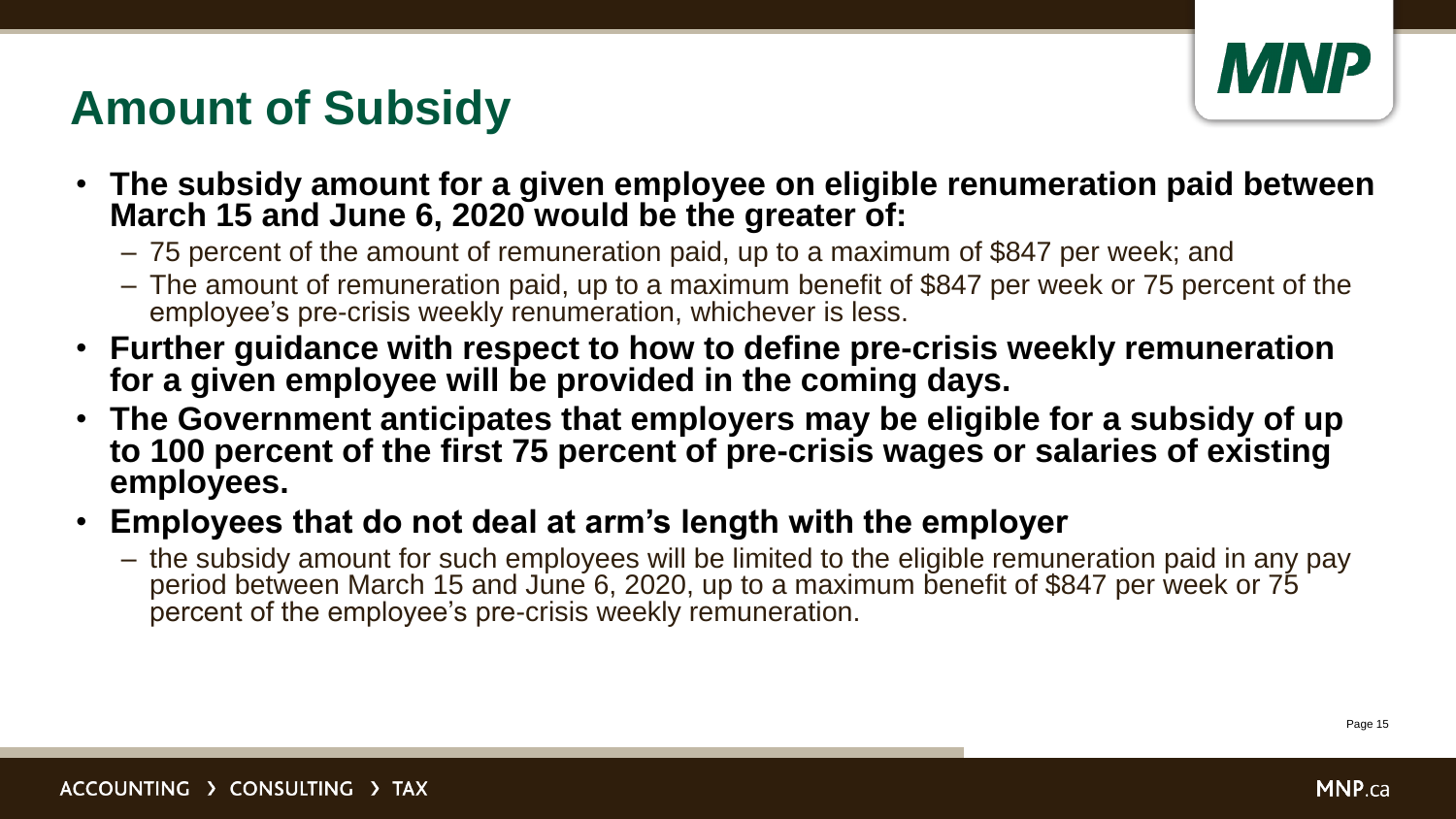

- **Eligibility is determined by the change in an eligible employer's monthly revenues, year-over-year, for the calendar month in which the period began.**
- **The amount of the wage subsidy received by the employer in a given month is not taken into account for measuring the year-over-year changes in monthly revenues.**
- **The table below outlines each claiming period and the period in which the employer has a decline in revenue of 30 percent or more.**

### **Eligible Periods**

|          | <b>Claiming Period</b> | <b>Reference Period for</b><br><b>Eligibility</b> |
|----------|------------------------|---------------------------------------------------|
| Period 1 | March 15 - April 11    | March 2020 over March 2019                        |
| Period 2 | April 12 – May 9       | April 2020 over April 2019                        |
| Period 3 | May $10 -$ June 6      | May 2020 over May 2019                            |

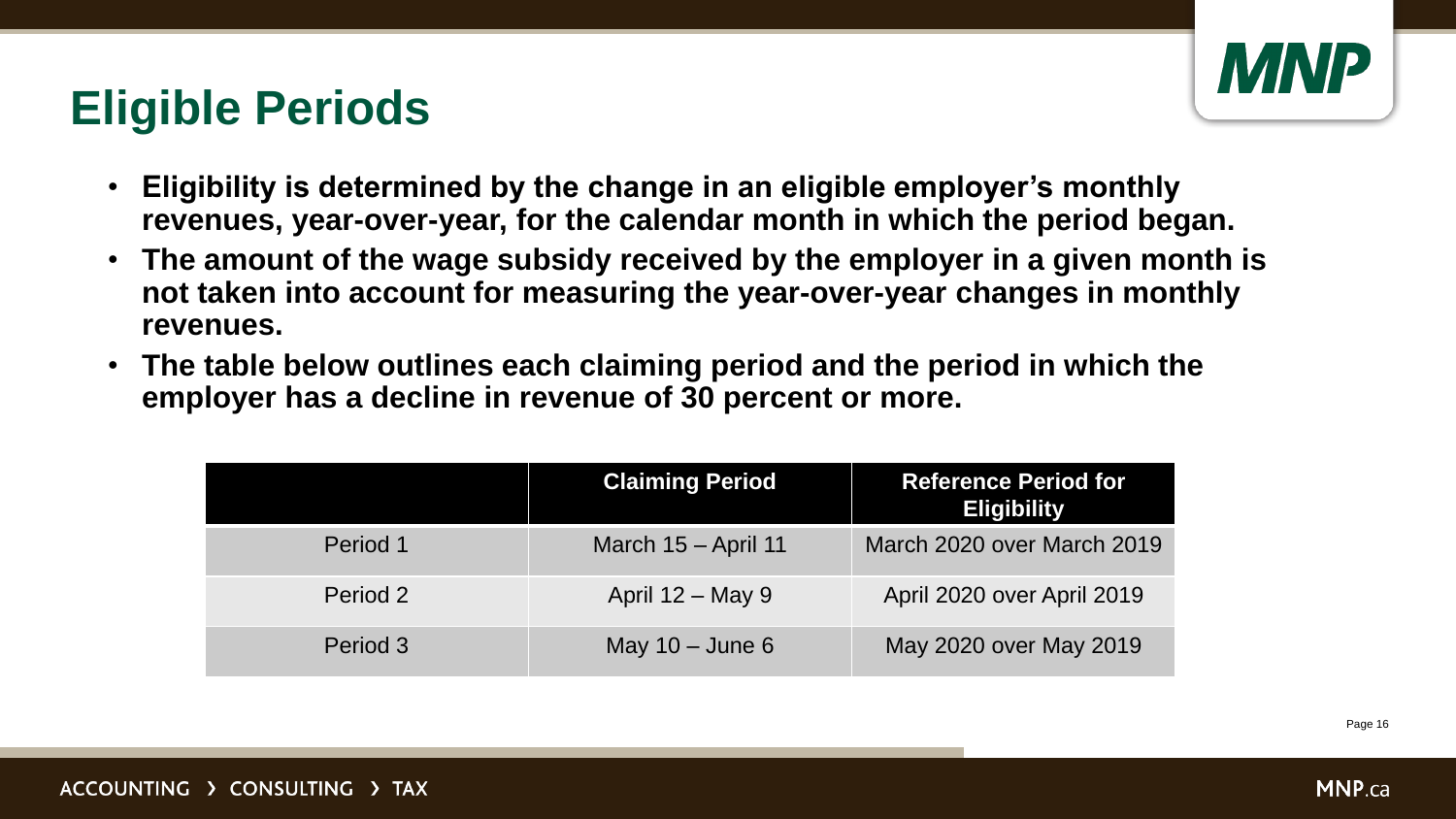**MNP.ca** 

- **Eligible employers would be able to apply for the CEWS through the**  Canada Revenue Agency's *My Business Account* portal as well as a web**based application**
- **Employers are required to maintain records demonstrating their reduction in arm's-length revenues and remuneration paid to employees.**

## **How to Apply**

### **Compliance**

- Employers are required to repay amounts paid under the CEWS if they do not meet the eligibility requirements and pay their employees accordingly
- Anti-abuse rules will be proposed to ensure that the subsidy is not inappropriately obtained
- Penalties may include fines or even imprisonment

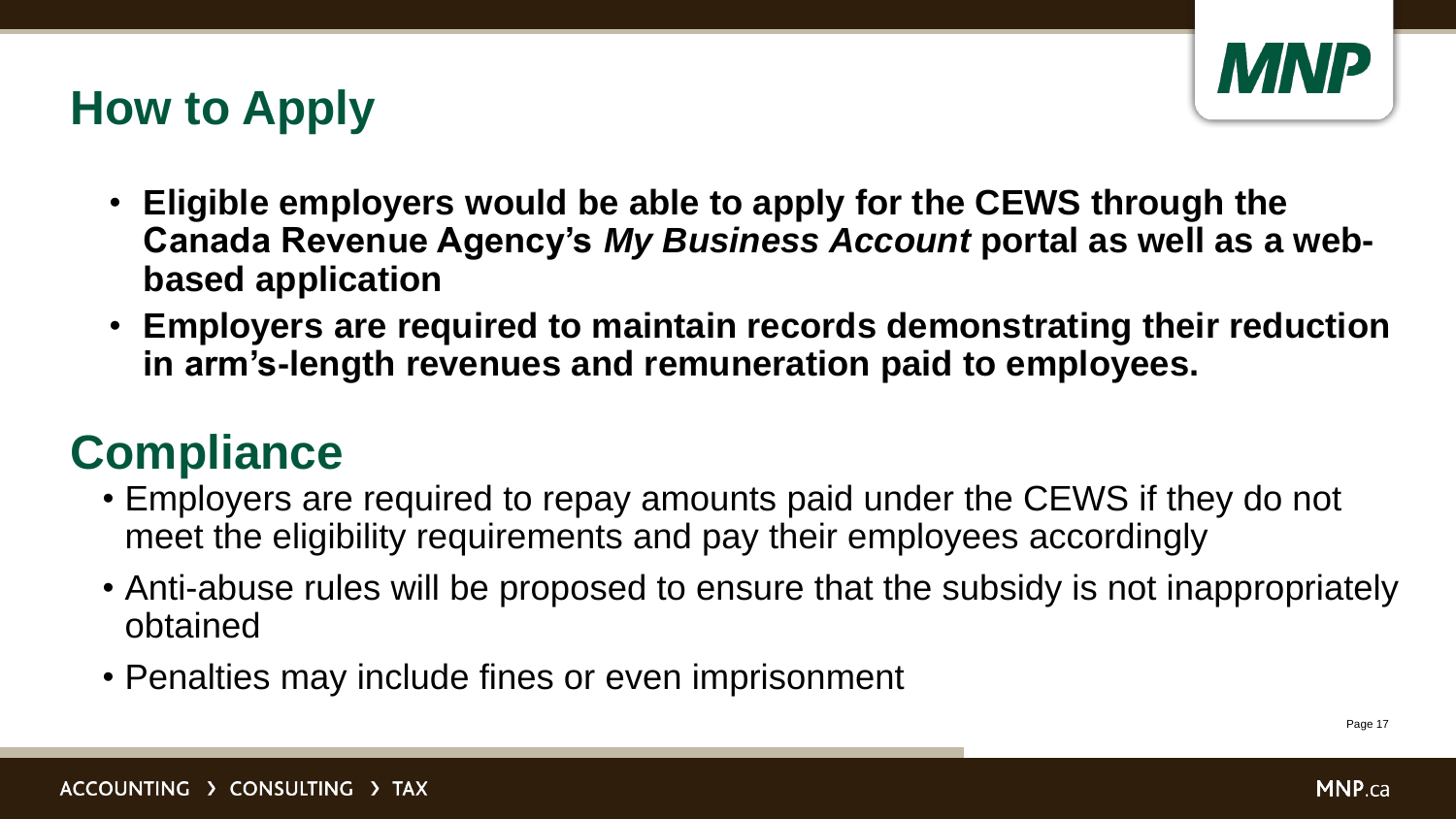

- **The wage subsidy received by an employer would be considered government assistance and be included in the employer's taxable income.**
- **The assistance received under either wage subsidy would reduce the amount of remuneration expenses eligible for other federal tax credits calculated on the same remuneration**



### **Government Subsidy - Taxable**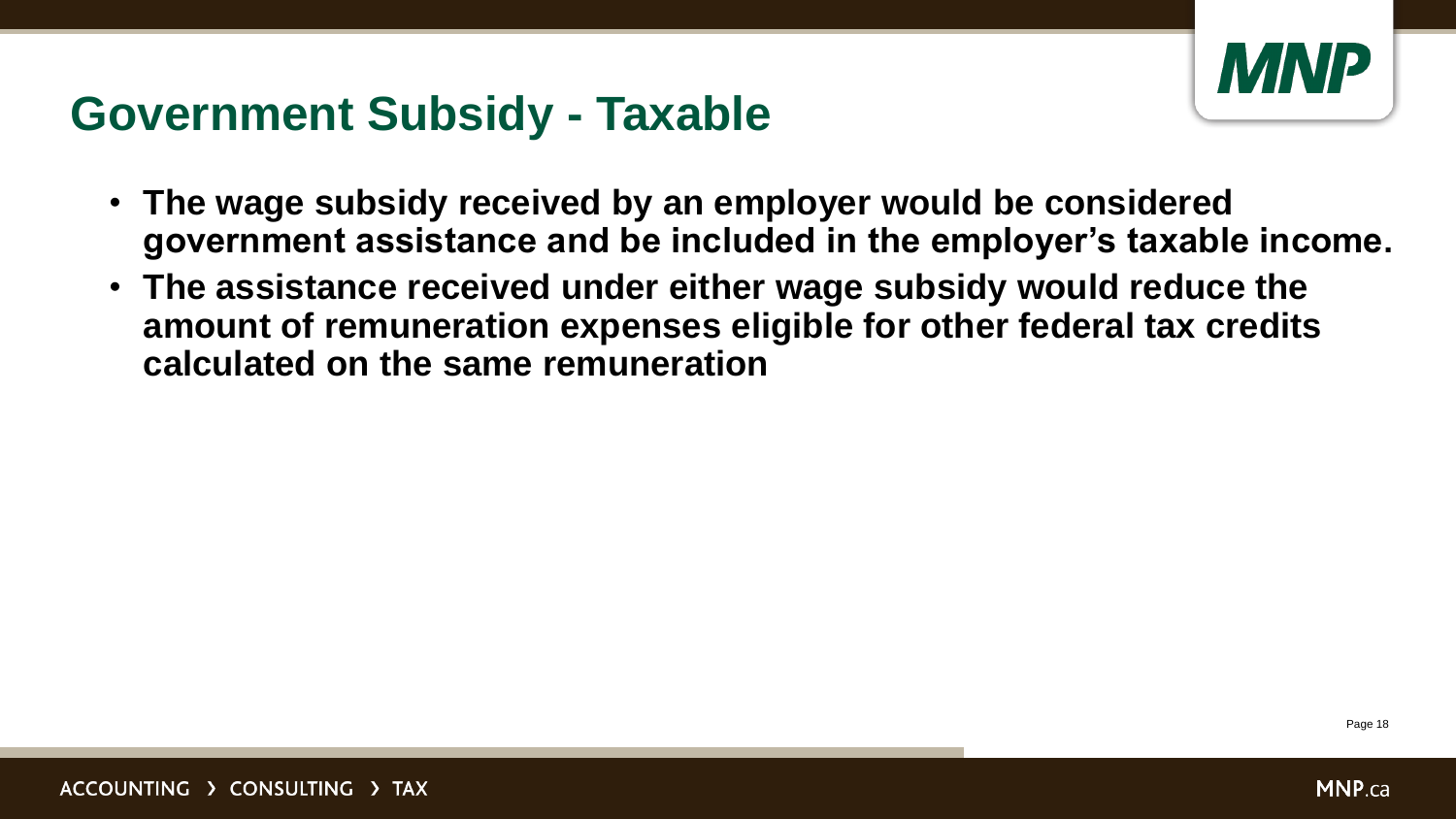

- **Organizations/Employers that do not qualify for the Canada Emergency Wage Subsidy may continue to qualify for the previously announced wage subsidy of 10 percent**
- **Calculation of Subsidy**
	- Equal to 10 percent of the renumeration paid between March 18, 2020 and June 19, 2020
	- Maximum Subsidy amount is \$1,375 per employee to a maximum of \$25,000 for the employer
	- Each corporation in an associated group could be permitted these amounts provided that the taxable capital of the associated group is below \$15 million
	- There is no reduction to the remittance of CPP and EI premiums
	- CRA has confirmed that the subsidy is taxable to the corporation

### • **Example**

- 5 employees earning monthly salaries of \$4,100 for total monthly payroll of \$20,500
- Subsidy is \$2,050 (\$20,500 x 10%) per month.
- Over the designated three-month period, the total subsidy received would be \$6,150



### **10 Percent Wage Subsidy**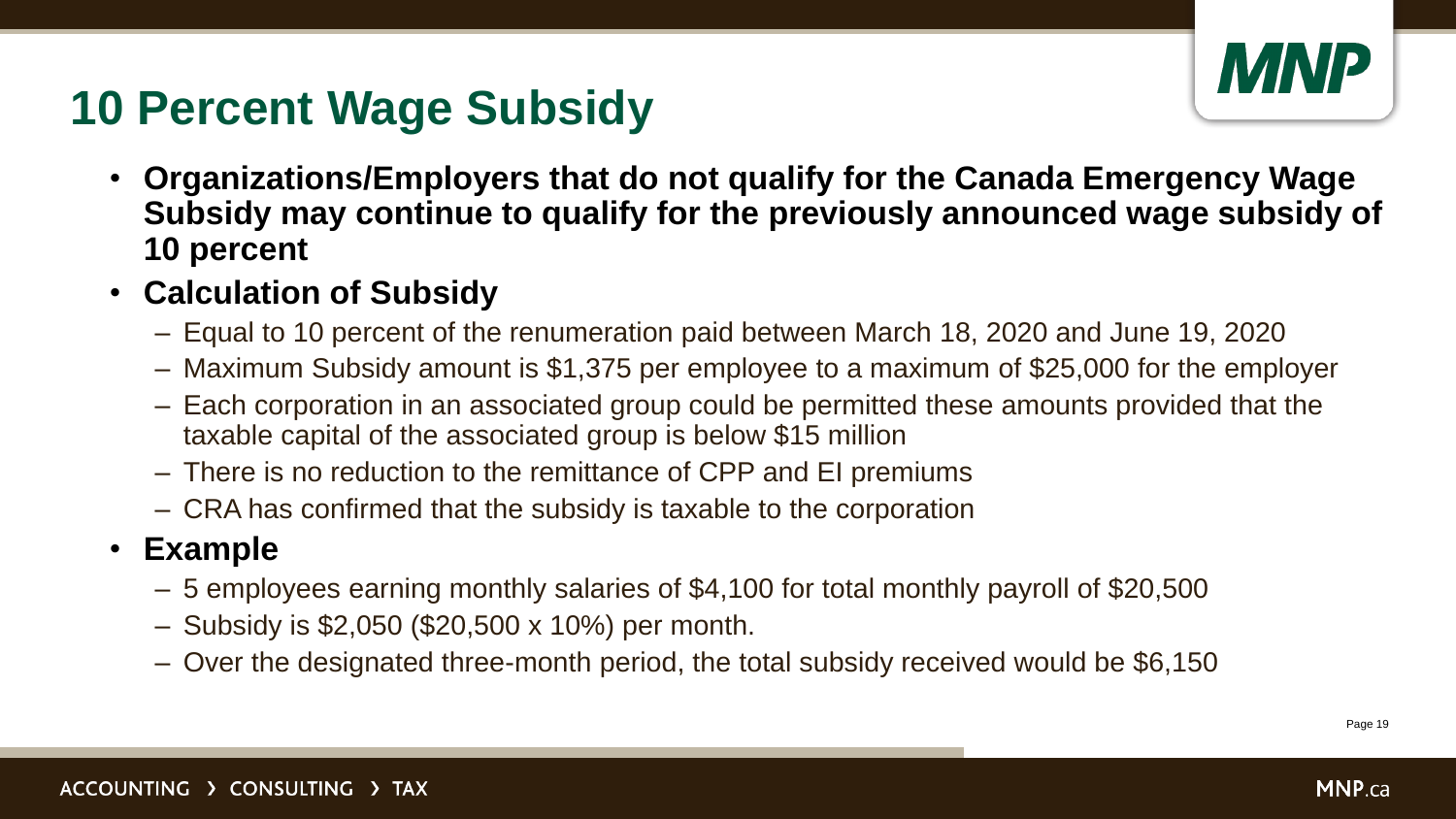**MNP.ca** 

- **How does the Canada Emergency Wage Subsidy interact with the 10 percent wage subsidy?**
	- For employers that are eligible for both the Canada Emergency Wage subsidy and the 10 percent wage subsidy for a period, any benefit from the 10 percent wage subsidy for remuneration paid in a specific period would generally reduce the amount available to be claimed under the Canada Emergency Wage Subsidy in that same period
- **How does the Canada Emergency Wage Subsidy interact with the Canada Emergency Response Benefit?** 
	- An employer would not be eligible to claim the Canada Emergency Wage Subsidy for renumeration paid to an employee in a week that falls within a 4-week period for which the employee is eligible for the Canada Emergency Response Benefit.
	- Employers who are not eligible for the Canada Emergency Wage Subsidy would still be able to furlough employees who are eligible to receive up to \$2,000 per 4-week block period.



### **Interaction with the various programs**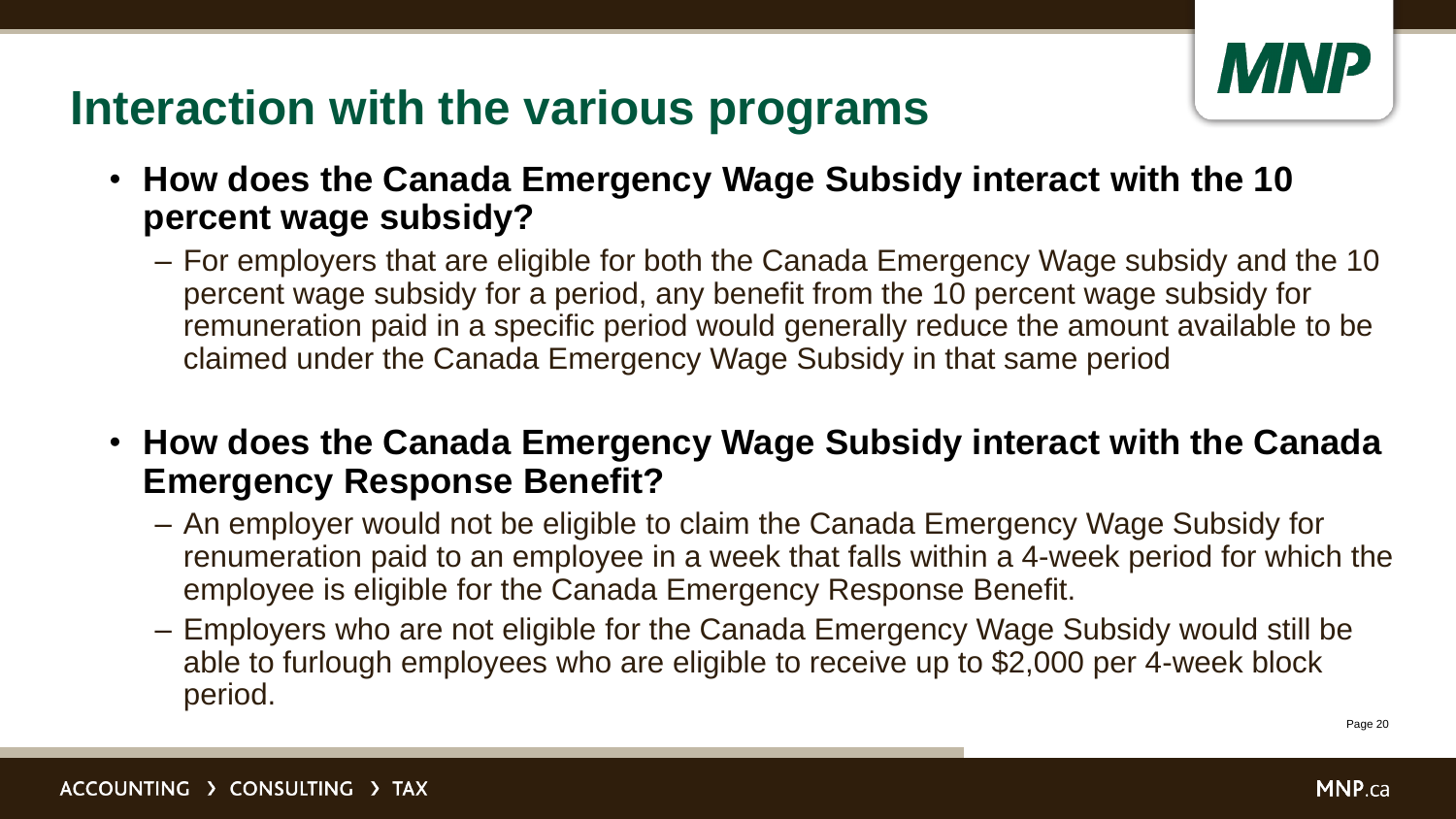

# **Canada Emergency Response Benefit ("CERB")**



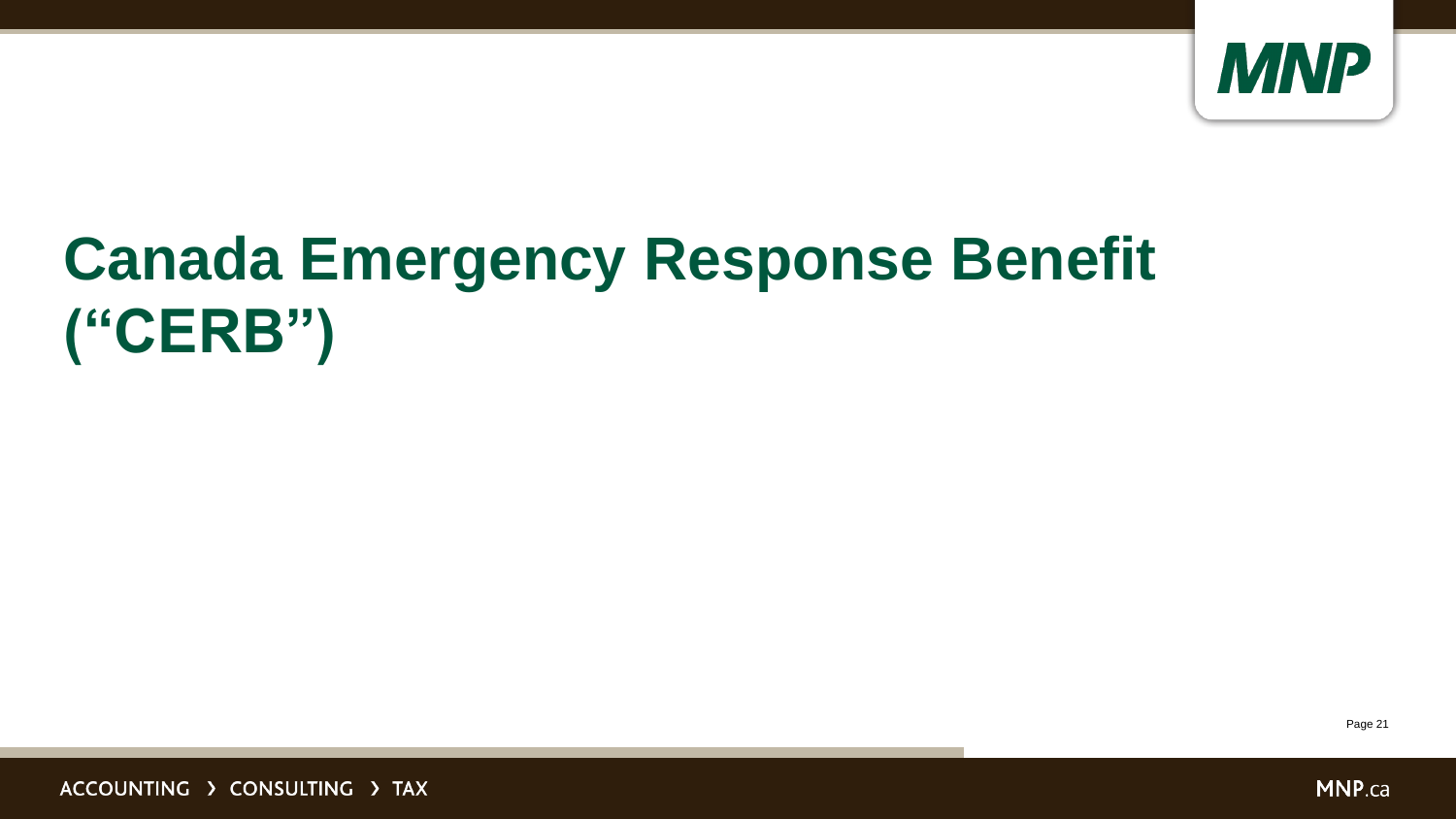

## **What is the CERB Program?**

- **A program that provides temporary income support to workers who have stopped working and are without employment or self-employment income for reasons related to COVID-19.**
- **The benefit is temporary in nature and is paid in blocks of four weeks in the amount of \$2,000, which is equivalent to \$500 per week.**
- **A maximum 16 weeks of benefits can be paid.**
- **The benefit is available from March 15, 2020 to October 3, 2020.**
- **The applicant must apply before December 2, 2020.**

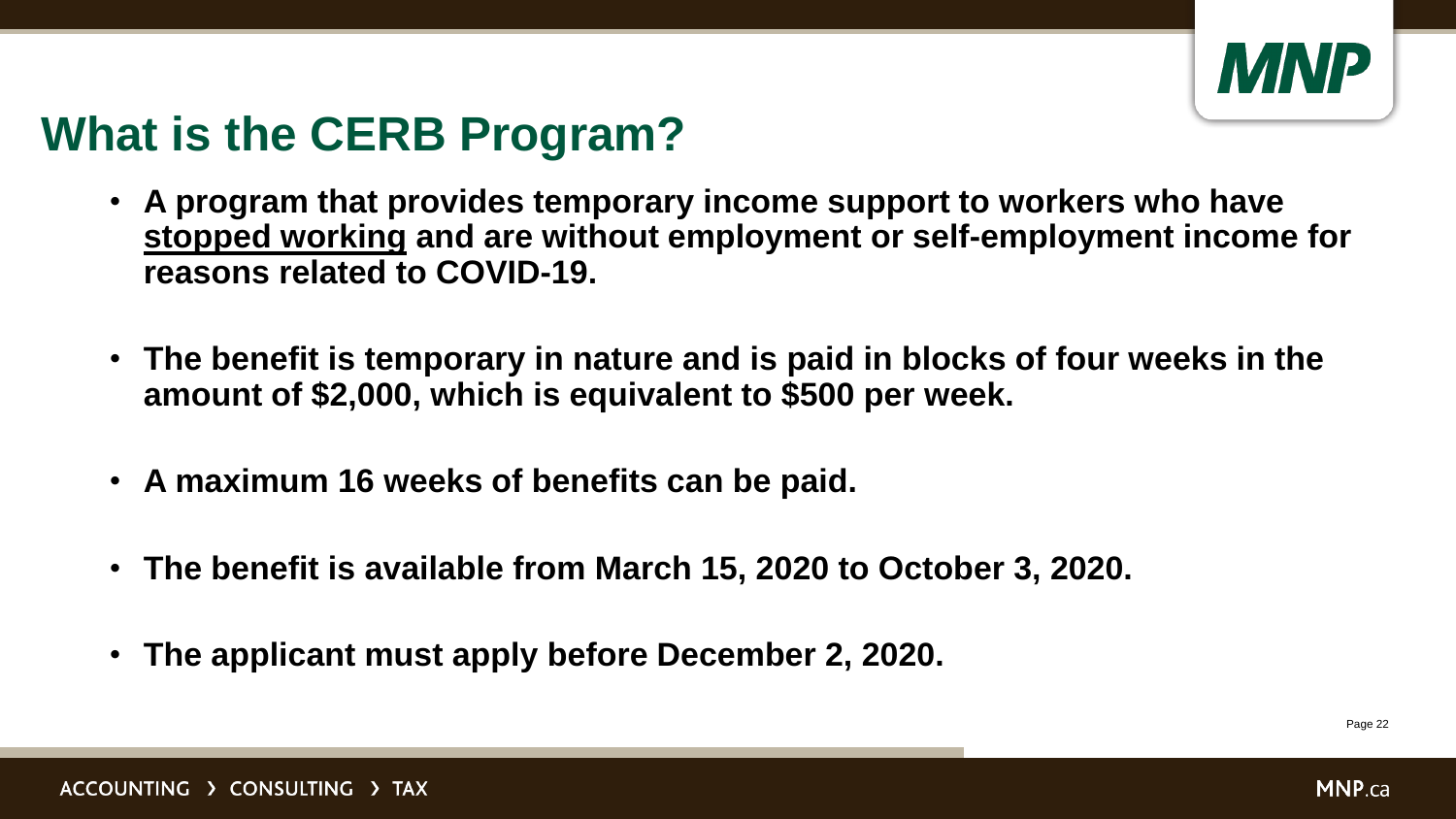

## **Applying for the CERB Program?**

- **Applications are proposed to open on April 6, 2020**
- **Applicants can apply through CRA** *My Account***, Service Canada, or through the 1-800 Number to be released shortly**
- **Individuals who do not currently have a CRA** *My Account* **number should consider registering online at:**

[https://www.canada.ca/en/revenue-agency/services/e-services/e-services](https://www.canada.ca/en/revenue-agency/services/e-services/e-services-individuals/account-individuals.html)individuals/account-individuals.html

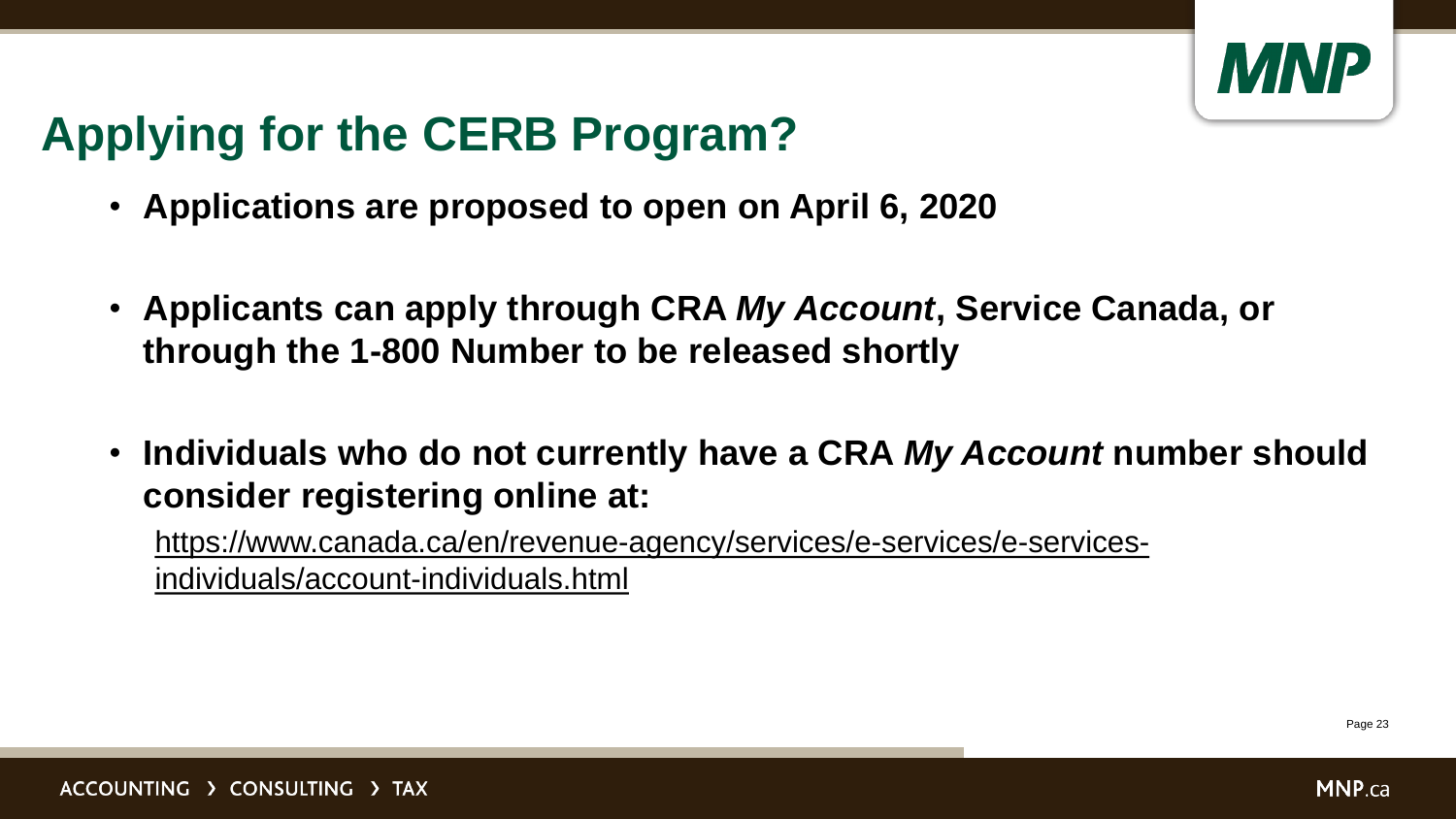**MNP** 

## **Who is Eligible for the CERB?**

- **A Canadian resident with a valid Social Insurance Number;**
- **At least 15 years of age at the time of application;**
- **In 2019, or in the 12 month period ending at the time of application, has earned at least \$5,000 from employment, self-employment, maternity or parental EI benefits, benefits under a provincial maternity or parental plan;**
- **Only available to individuals who stopped work and are not earning employment or self-employment income as a result of reasons related to COVID-19;**

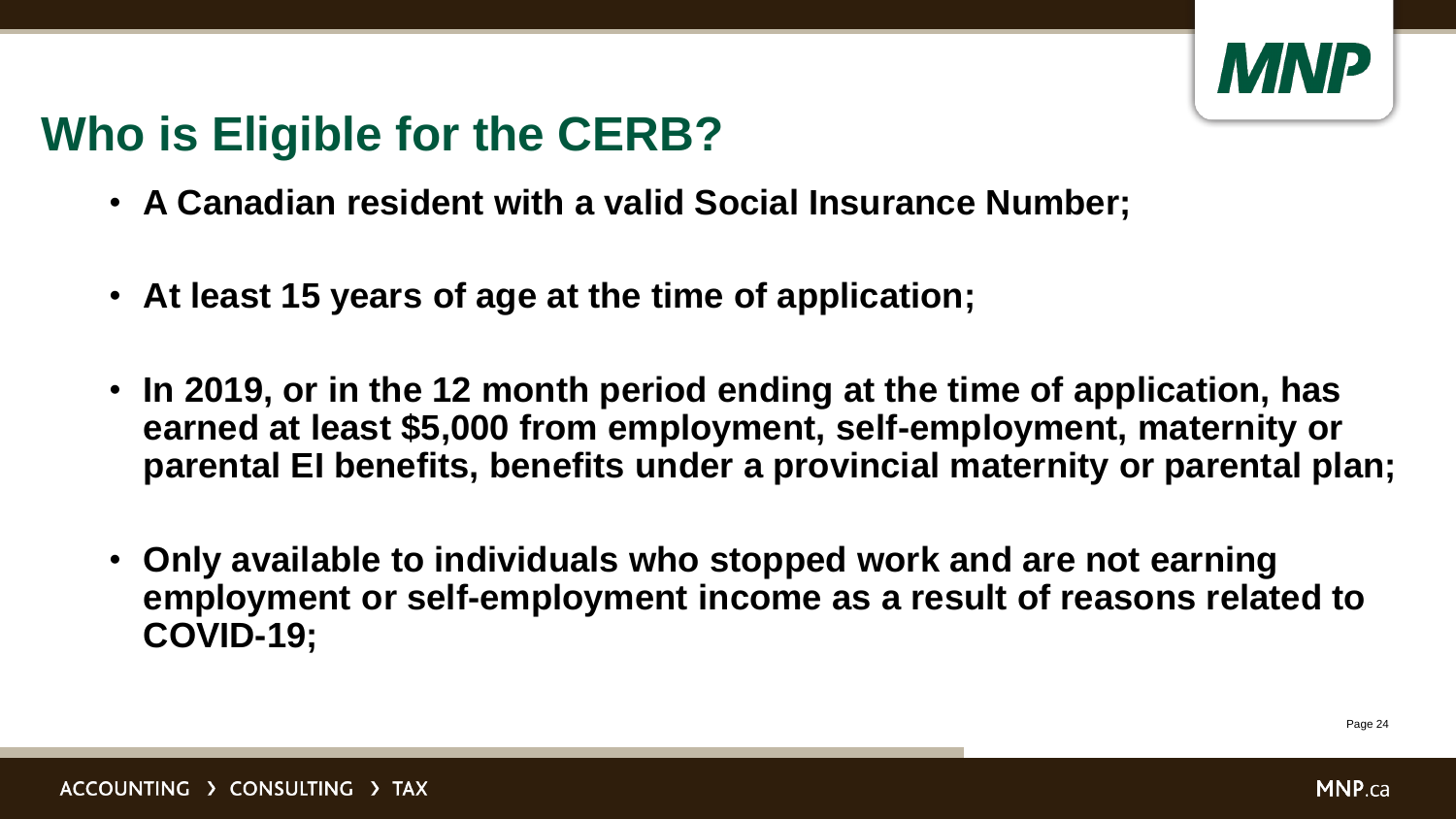

### **Eligibility Requirements**

- **The employee or self-employed individual ceases working due to COVID-19 for at least 14 consecutive days within a 4-week period in which they apply for payment;**
- **The individual does not receive income from employment or selfemployment, EI benefits or allowances under a provincial maternity or parental plan or any other income as prescribed by regulation.**

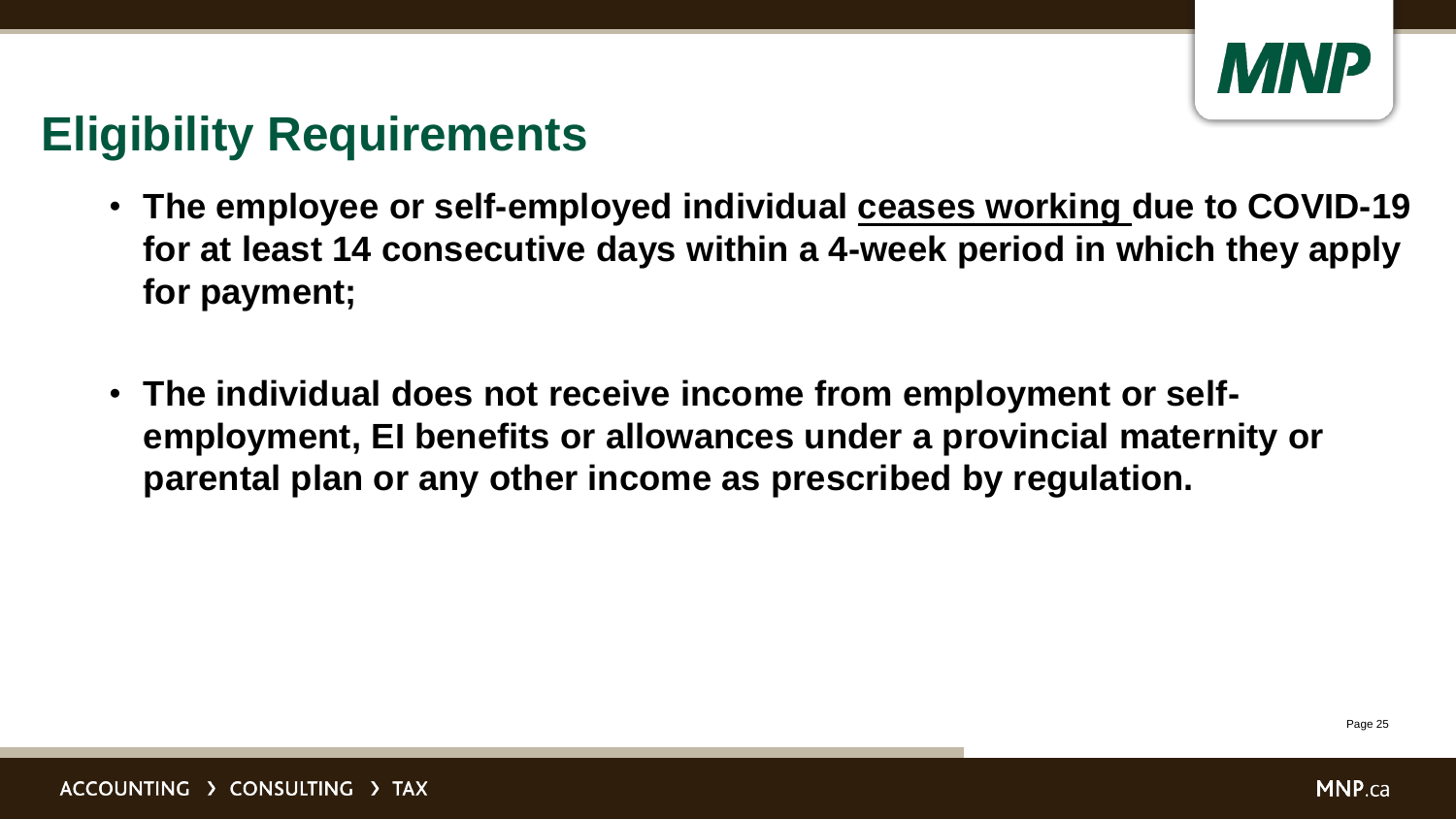

### **FAQ's**

### • **Is the CERB amount taxable?**

– The amount is taxable to the individual; however, the CRA indicated that tax will not be deducted at source.

### • **Can I have other income while receiving the CERB?**

– The individual must have stopped working as a result of COVID-19 and be without employment income for at least 14 consecutive days within the initial four-week period. For subsequent periods, you must expect to have no employment income.

### • **When will payment be received?**

– Benefits will start within 10 days of the individual submitting the application. Payments will be retroactive to the individual's eligibility date. Payments should be faster for individuals who have signed up for direct deposit.

### • **I am currently on EI, do I qualify for this program?**

– If the individual was eligible for EI benefits that started before March 15, 2020 and these benefits end before October 3, 2020, then the individual may apply for the CERB if they meet the eligibility requirements.

### **Source:<https://www.canada.ca/en/services/benefits/ei/cerb-application.html>**

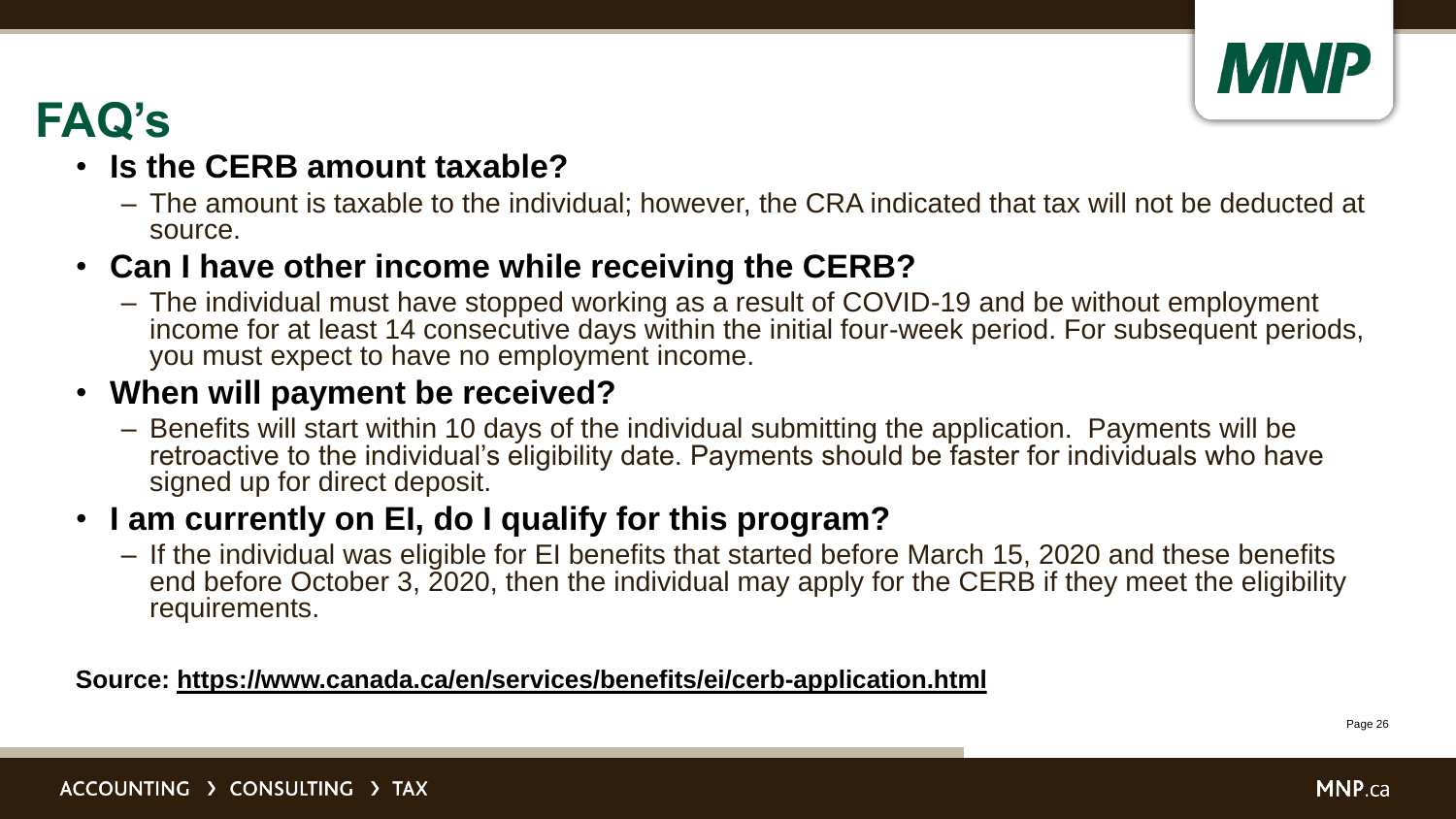

# **Employee Considerations**

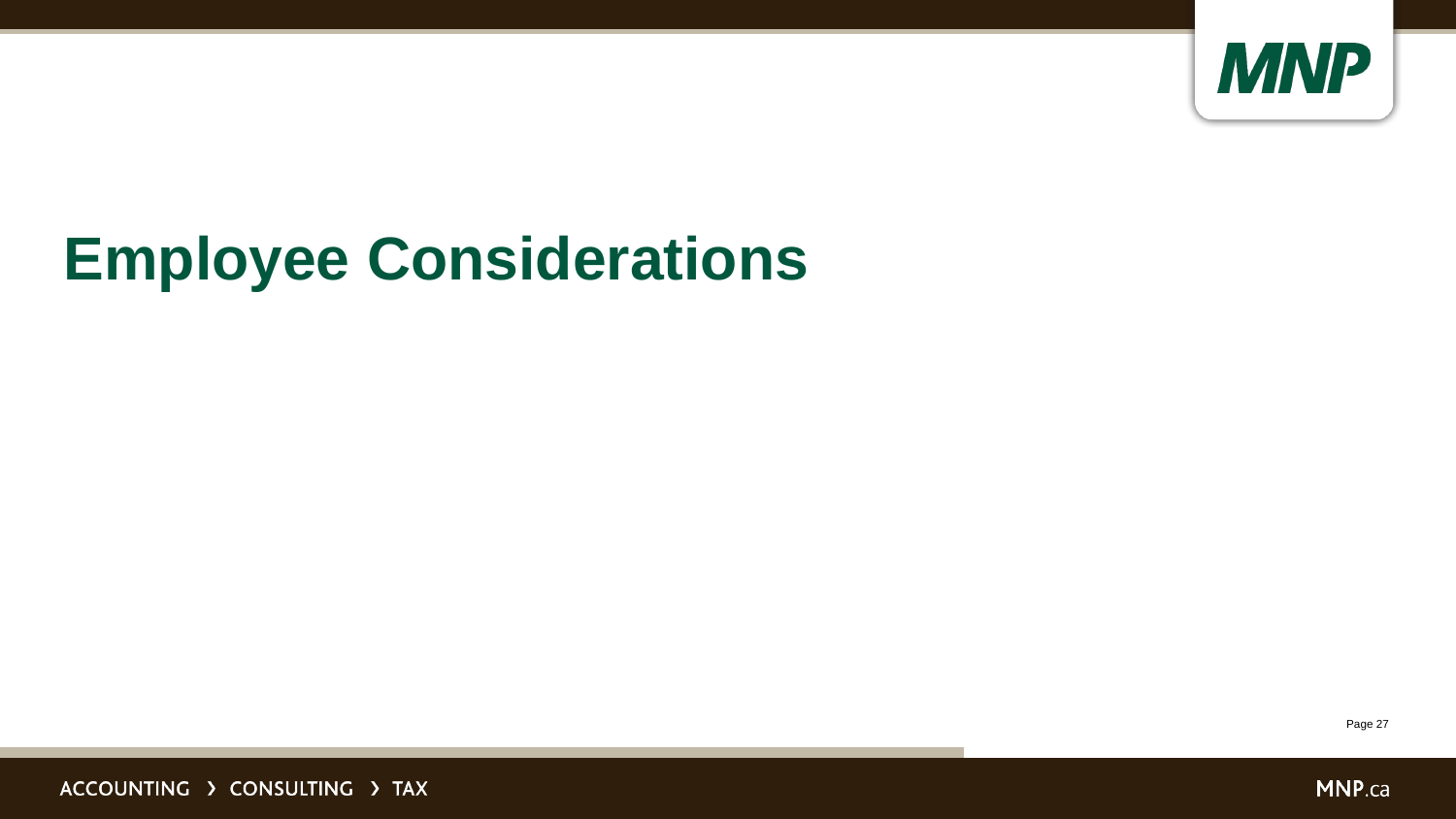

### **Options to Keep your Employees On**

• **Wage subsidy programs** 

– (Canada Emergency Wage Subsidy and Temporary Wage Subsidy)

• **Work share agreements**

– Allows eligible employees to receive EI on a reduced

• **Supplementary Unemployment Benefit Plan**

– Allows you to top up employee without clawing back EI

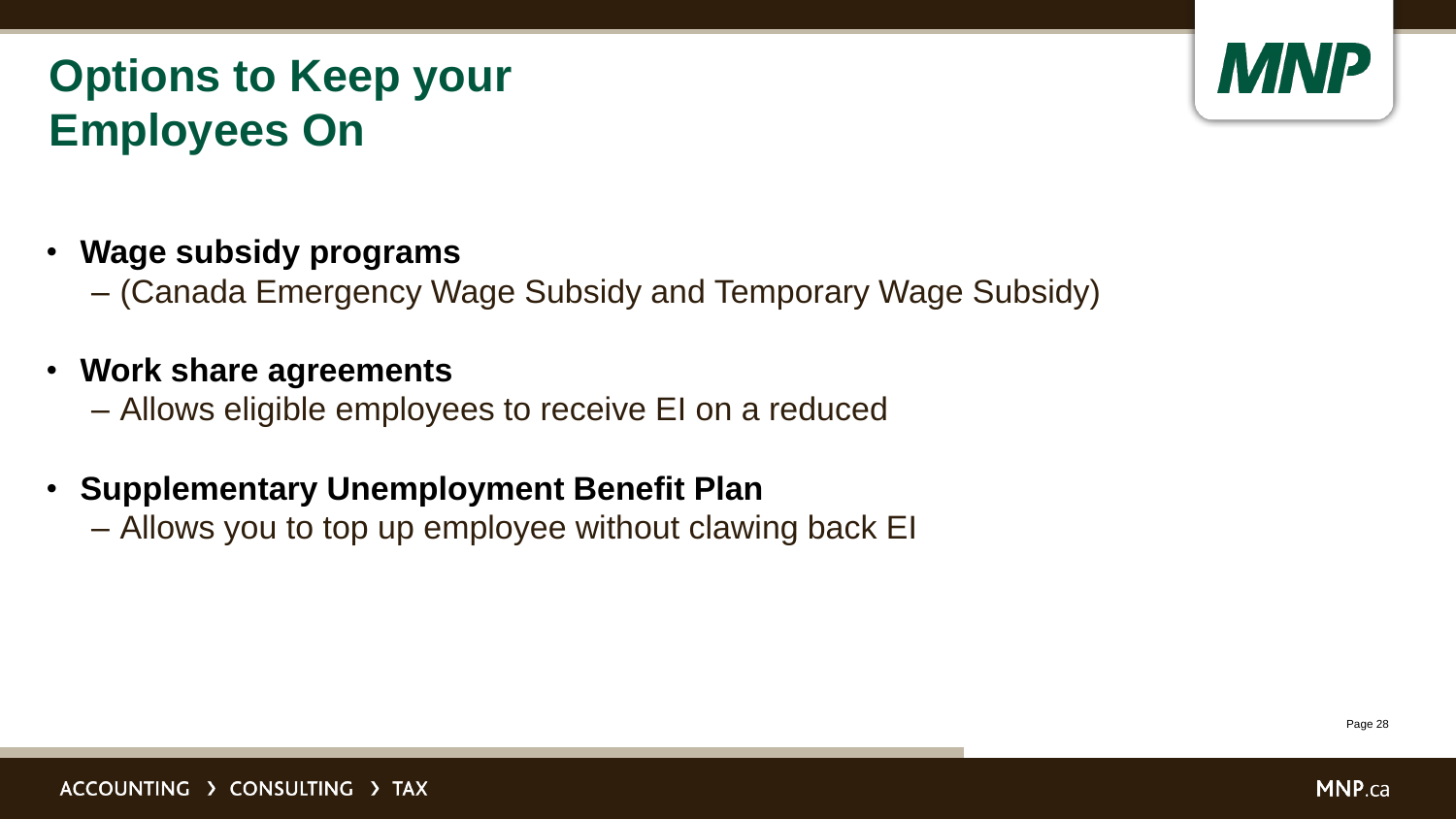

## **EI Programs and Resources**

- **One-week waiting period for EI sickness benefits will be waived for new claimants quarantined**
- **No medical certificate required**
- **Service Canada has established a new dedicated toll-free phone number to support enquiries related to COVID-19 (1-833-381-2725)**
- **Service Canada is integrating EI and the new Canada Emergency Response Benefit (CERB) – individuals who have applied on or after March 15, 2020 will be automatically enrolled for CERB**
- **Service Canada is completely overwhelmed**

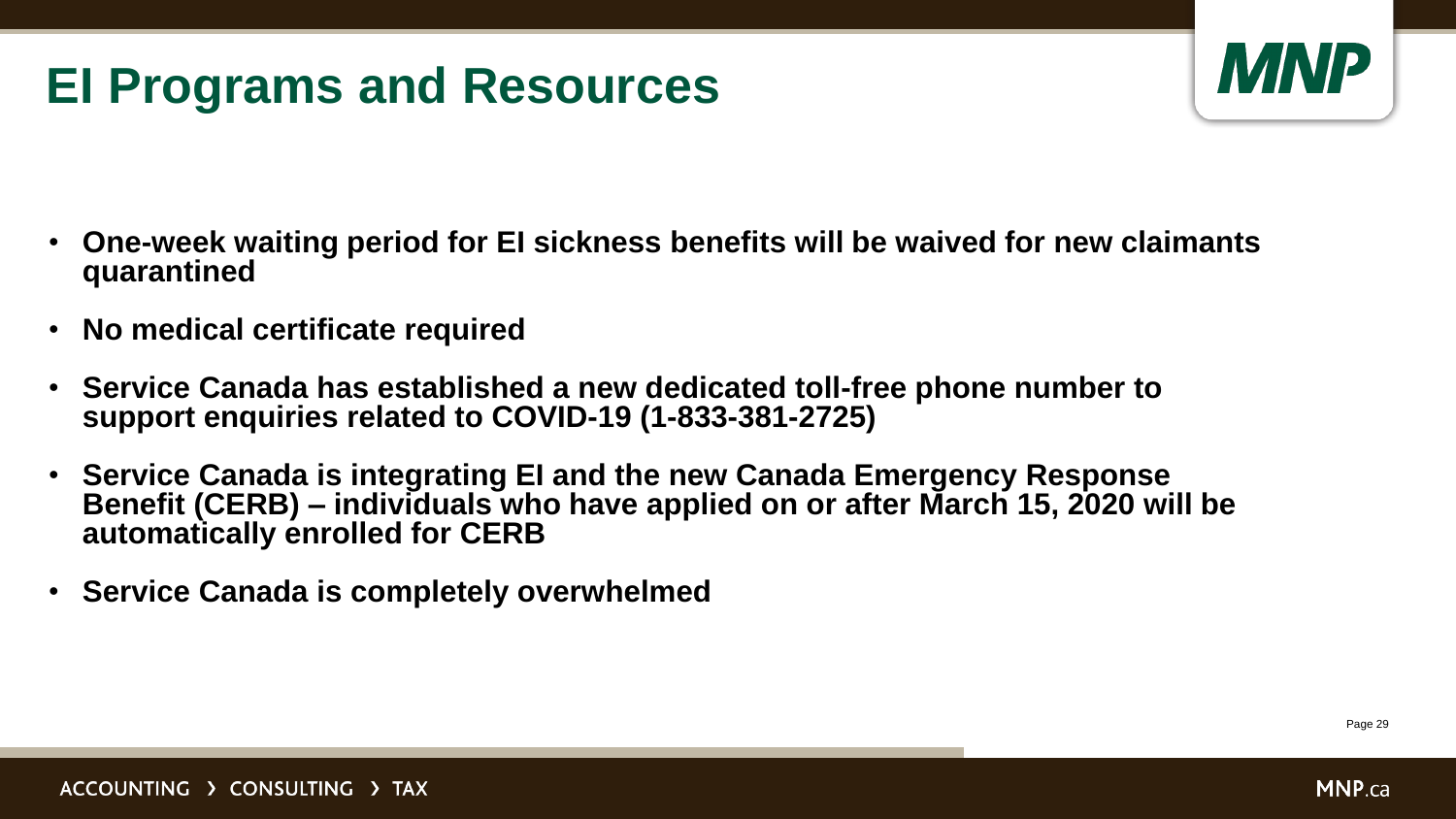

# **Tax Planning During an Economic Downturn**

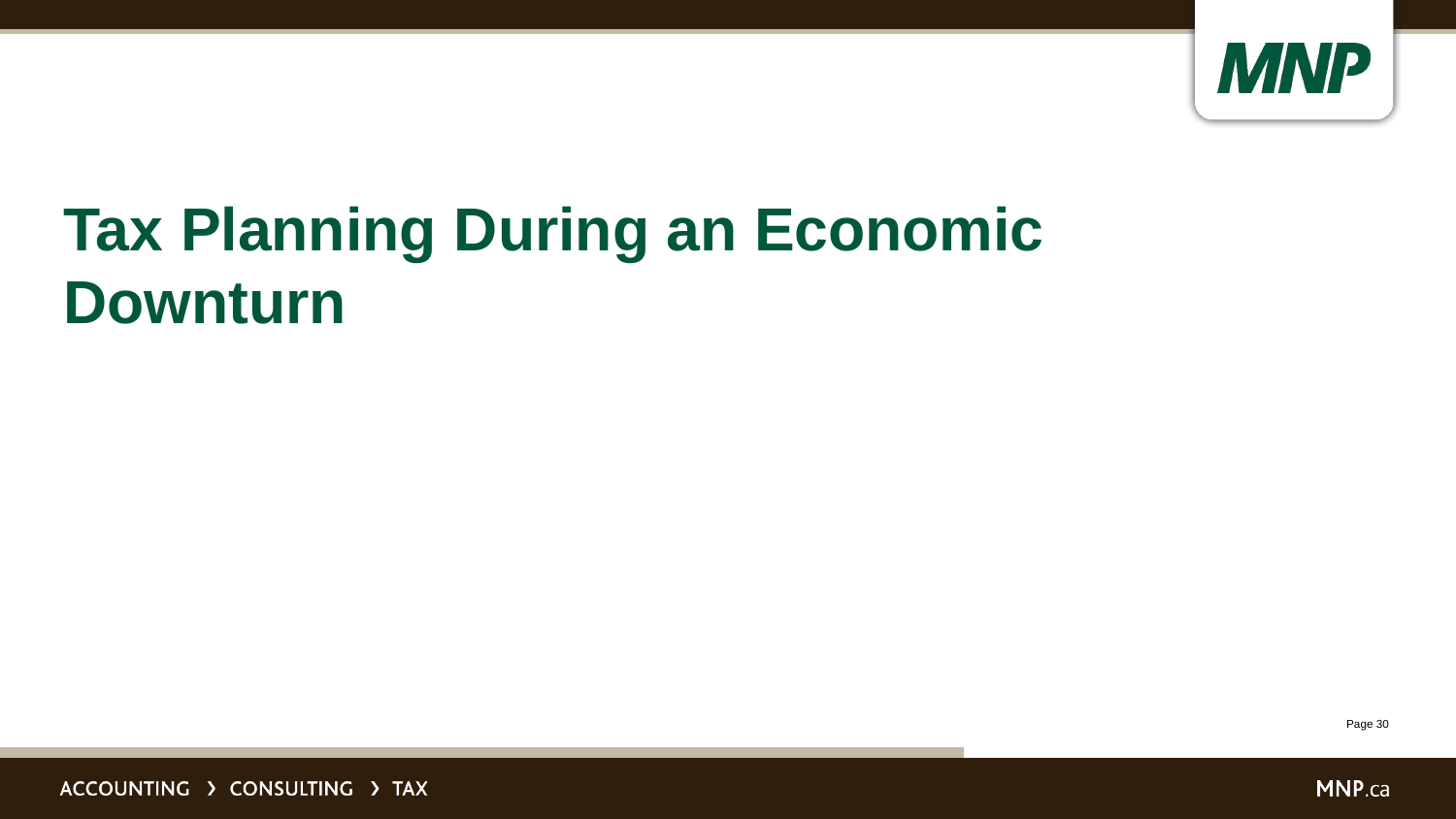

## **Income Tax Planning During an Economic Downturn**

- **Review Owner Renumeration Strategy (salary vs dividends)**
- **Triggering Capital Losses on Investments (selling investments)**
- **Consider selling shares and acquiring companies in the same sector**
- **Payment of Tax-Free Capital Dividends – Capital Dividend Account**
- **Transfer of Property from Corporation to the Individual Shareholder**
- **Estate Freeze**
- **Thaw/Refreeze Transaction**

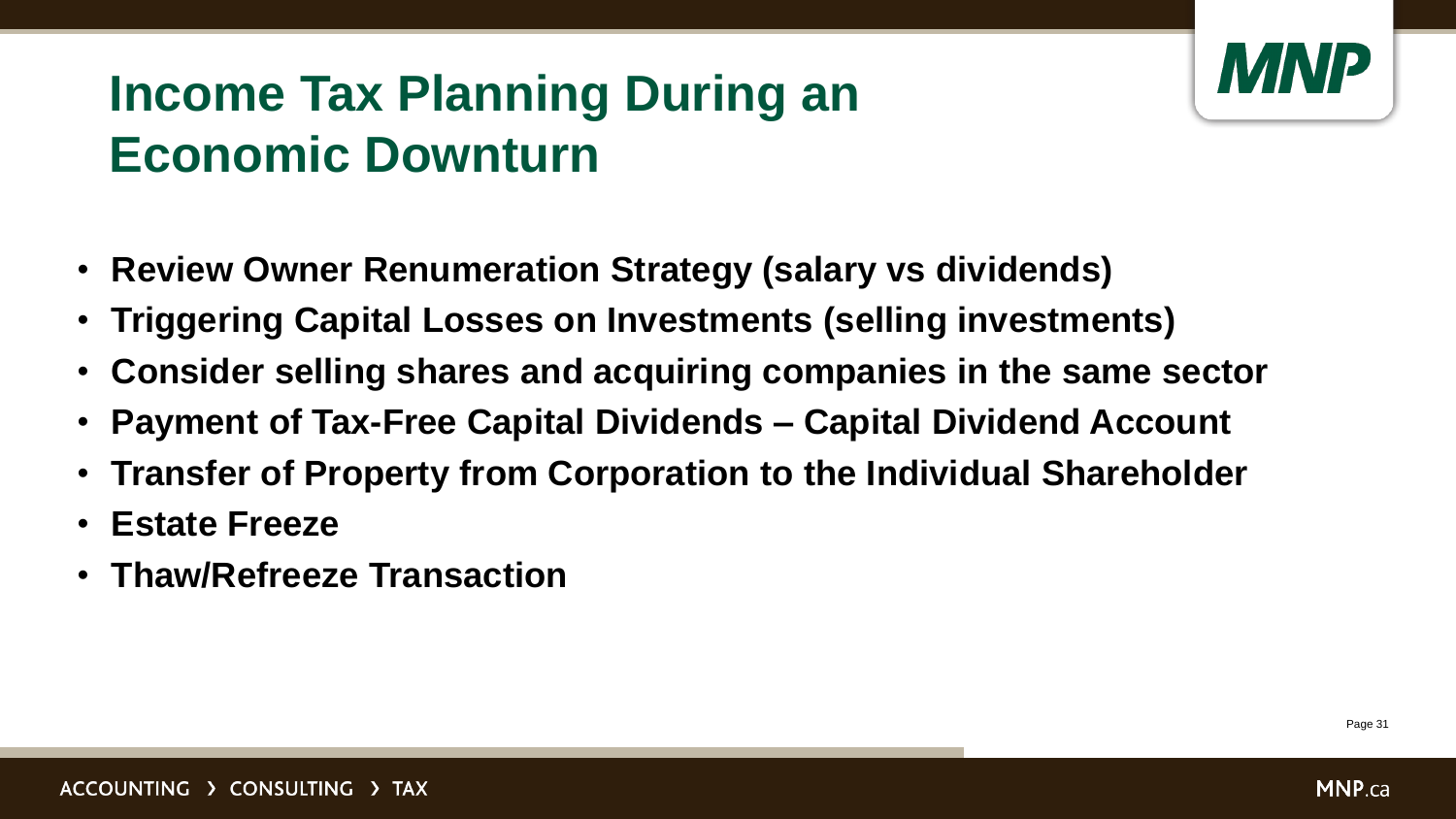

# **Questions?**

**Don Carson, CPA, CA Specialty Tax don.carson@mnp.ca**

**Jeanne Cheng, CPA, CA Specialty Tax jeanne.cheng@mnp.ca**

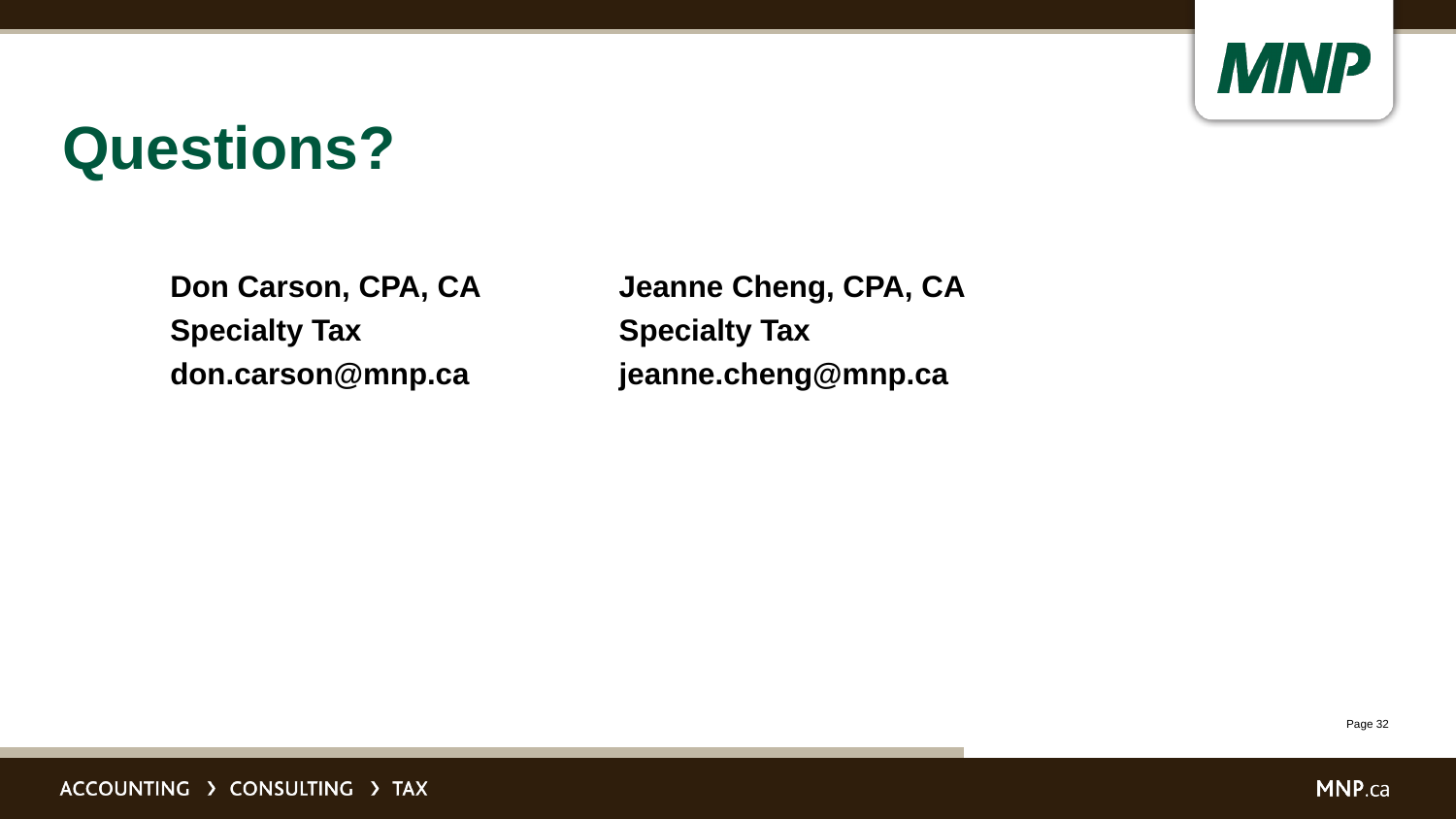**MNP.ca** 

## **Appendix A –** *Business Credit Availability Program*

### [Source: https://www.canada.ca/en/department-finance/programs/financial-sector-policy/business](https://www.canada.ca/en/department-finance/programs/financial-sector-policy/business-credit-availability-program.html)**credit-availability-program.html**

- On March 13, 2020, the federal government announced the establishment of a Business Credit Availability Program (BCAP). The stated purpose of the BCAP is: to help Canadian businesses obtain financing during the current period of significant uncertainty." According to the federal government, the BCAP will support access to financing for Canadian businesses in all sectors and regions.
- Under the BCAP, Export Development Canada (EDC) and the Business Development Bank of Canada (BDC) will provide \$65 billion in direct lending and other types of financial support at market rates to businesses with viable business models whose access to financing would otherwise be restricted.
- Businesses wishing to participate under the BCAP are directed to contact the financial institutions with whom they have a pre-existing relationship. If the needs of the client exceed the level of support the financial institution is able to provide, the financial institution will work together with EDC or BDC to access additional resources the federal government is making available under the BCAP.

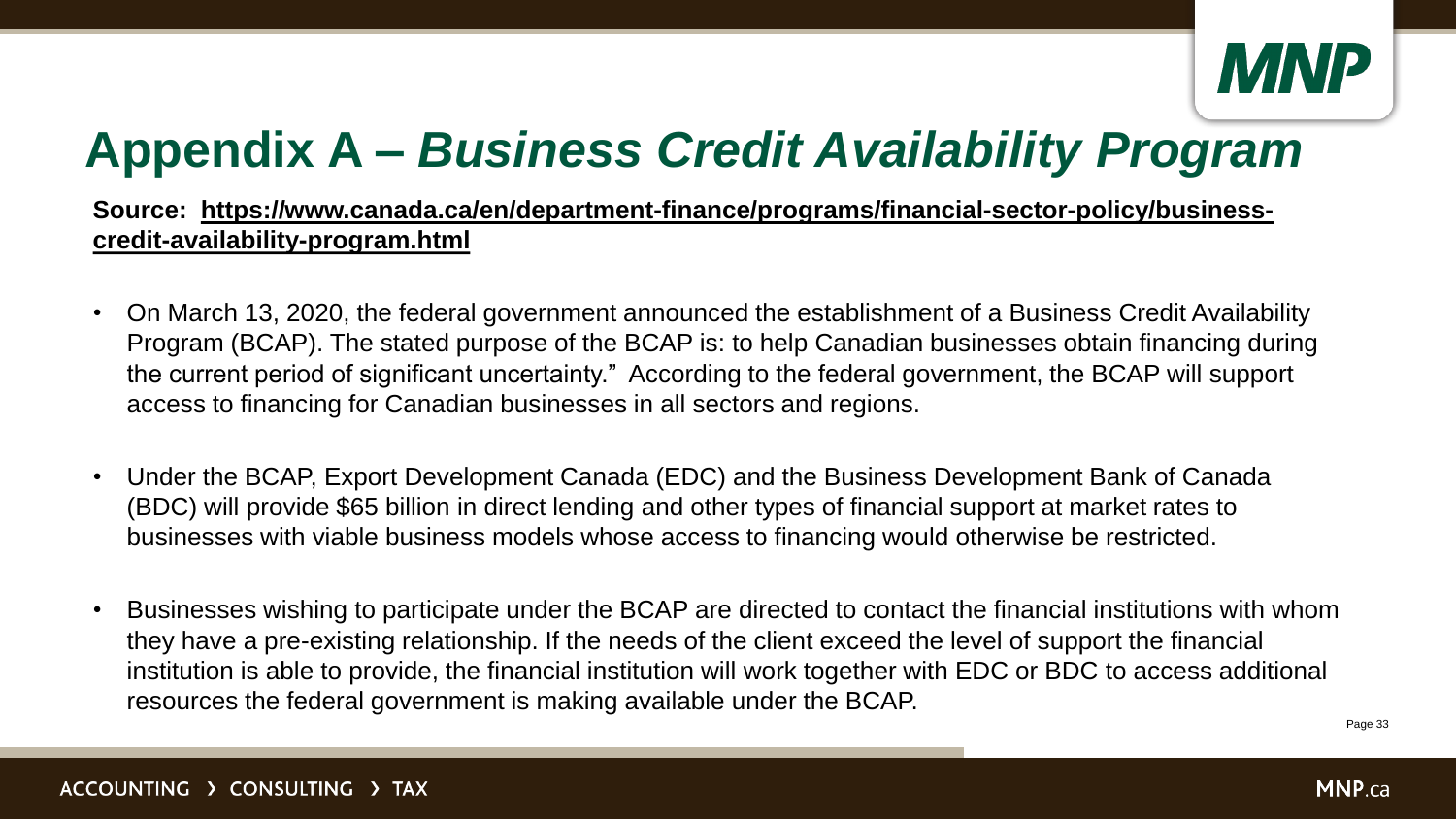

## **Appendix B –** *Canada Emergency Business Account*

**On March 27, 2020, the federal government announced the Canada Emergency Business Account (CEBA). The CEBA is part of the Business Credit Availability Program (see Appendix A). Based on information published to April 2, 2020, the CEBA is a \$40,000 line of credit for qualifying businesses that:** 

- carries 0.00% interest rate until December 31, 2022;
- requires no minimum monthly principal payments until December 31, 2022;
- allows principal repayments to be made at any time; and
- up to \$10,000 of that amount will be eligible for complete forgiveness if \$30,000 is fully repaid on or before December 31, 2022.

### **Generally, businesses or not-for-profits will be eligible to apply for this loan if they have:**

- an operating company registered in Canada; and
- an annual payroll of between \$50,000 and \$1 million, based on their 2019 T4SUM Summary of Remuneration Paid

### **We understand that enrolment in the CEBA will only be available online.**